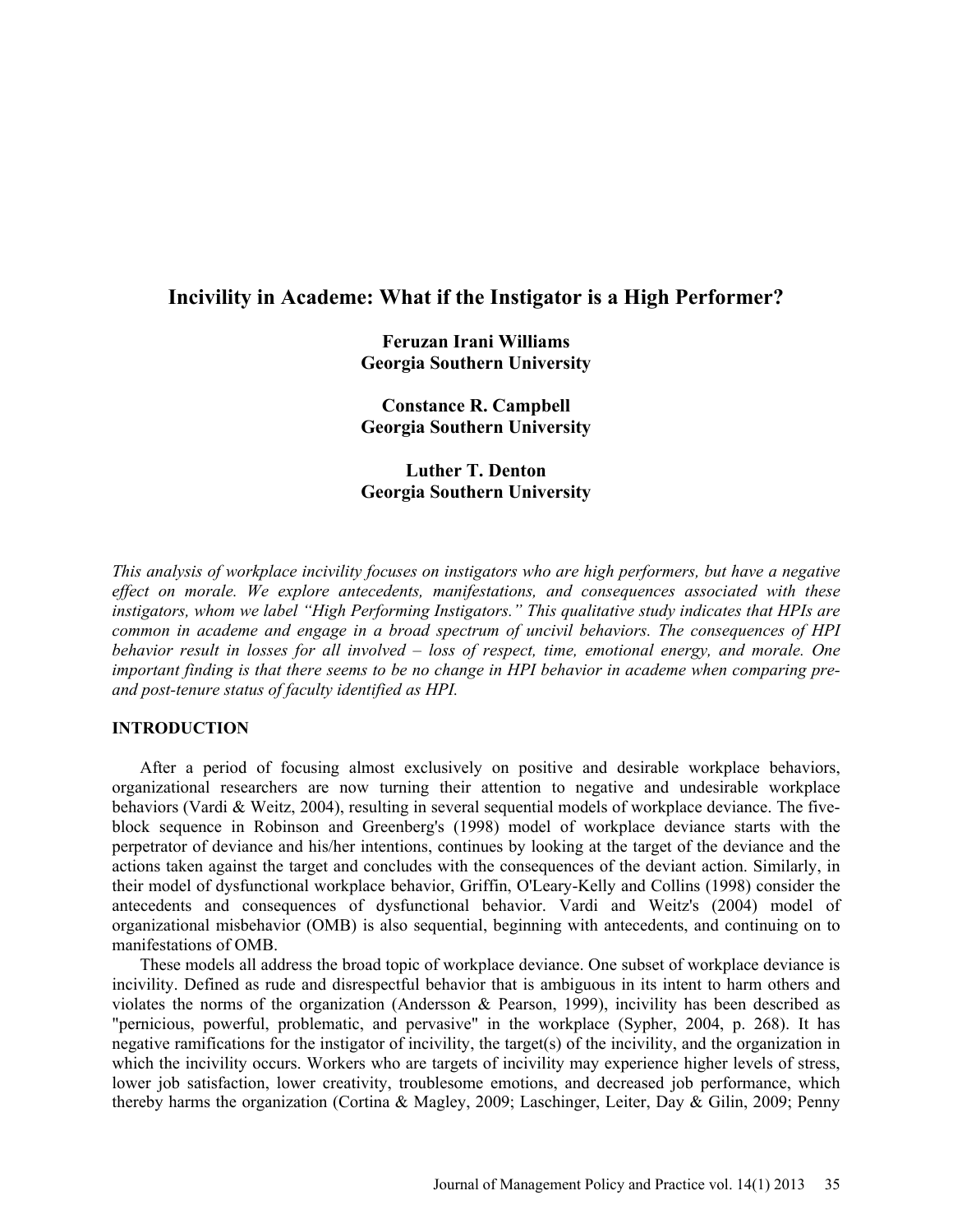& Spector, 2005). Organizations are also harmed by incivility when targets resolve the problem by leaving the organization, in extreme cases (Cortina, 2008).

Despite its negative consequences, incivility is not a rare event in organizations. Pearson and Porath (2005) found that the percentage of people who report being the target of workplace incivility at least once per week is as high as 20%. When measured over a period of five years, 71% of employees in one public-sector sample reported being victims of workplace incivility (Cortina & Magley, 2009). Other studies have found the reported incidence of workplace incivility to range as high as 79% (Cortina, 2008).

Just as incivility is a subset of workplace deviance, there may also be subsets of incivility. For example, Cortina (2008) classifies incivility on the basis of a frequent target, minorities and women. Edwards and Greenberg (2010, p. 22) focus on insidious workplace behavior (IWB), an incivility subset which is characterized by acts that are "intentional, minor, repeated, and intended to harm individuals or organizations." Denton, Campbell and Johnson (2009) focus on incivility that is instigated by workers who are high performers on job tasks, but who have a negative impact on organizational morale. Using a sequential framework similar to the models of organizational deviance described previously, Denton and colleagues (2009) present a model of the antecedents, manifestations and consequences of this type of incivility. It is this type of incivility, instigated by people who are high performers on their job tasks, but whose uncivil behavior negatively impacts the morale of those around them, that is the focus of this study. We refer to such individuals as High-Performing Instigators (HPIs) of incivility.

This subset of incivility presents special challenges, as organizational leaders desire to maintain the valuable contributions of these workers, while also minimizing or neutralizing the negativity that they engender. Denton and colleagues (2009) surmise that organizational leaders may tolerate or even ignore this type of incivility, due to the instigator's contributions to the organization. Feldman (1984) explains this phenomenon in terms of "idiosyncrasy credits" that individuals such as HPIs accrue because of their strong contributions to organizational performance. Their high level of performance allows these instigators to amass large quantities of credits which, although depleted by dysfunctional work behavior, may be large enough to counterbalance their negative impact.

Researchers have called for additional inquiry into the antecedents and consequences of incivility, and, in particular, incivility that is instigated by high performers (Denton, et al., 2009). The purpose of this study is to understand the antecedents, manifestations and consequences of incivility by HPIs in a higher education (academic) setting. We chose this setting in particular in order to examine whether the high level of job security and tolerance of idiosyncratic behaviors afforded by the granting of tenure would be a strong contributor to uncivil behavior. This is the first study of its kind that we are aware of, and our efforts were guided by the following basic research questions, (1) Does incivility that is instigated by HPIs occur in the workplace?; (2) If so, how prevalent is it?; (3) What are the antecedents of this type of incivility?; (4) How is this type of incivility manifested?; and (5) What are the consequences of this behavior?

### **WORKPLACE INCIVILITY**

Workplace incivility is distinguished from other forms of deviant workplace behavior by two of its characteristics: its low intensity and its ambiguity with respect to the intent to harm others (Andersson  $\&$ Pearson, 1999; Pearson, Andersson, & Wegner, 2001). However, it is important to note that even though the first distinguishing characteristic of incivility is "low intensity" behavior (Pearson & Porath, 2005), it does not follow that it has a low or subtle impact on its targets (Cortina, 2008; Vickers, 2006). In fact, "it is often the small and subtle egregious acts, the little incivilities, that take the largest toll" (Johnson, 2001, p. 457).

The second distinguishing characteristic of incivility, its ambiguous nature with respect to intent to harm a target, can also cause great damage; and may result in even greater distress than would direct aggression. Ambiguity regarding the intent to harm targets means that, if called to account for their actions, instigators can deny purposeful harm to a target, thus exculpating themselves from responsibility (Vickers, 2006). Ambiguous intent also means that the target may be less able to pinpoint the harm and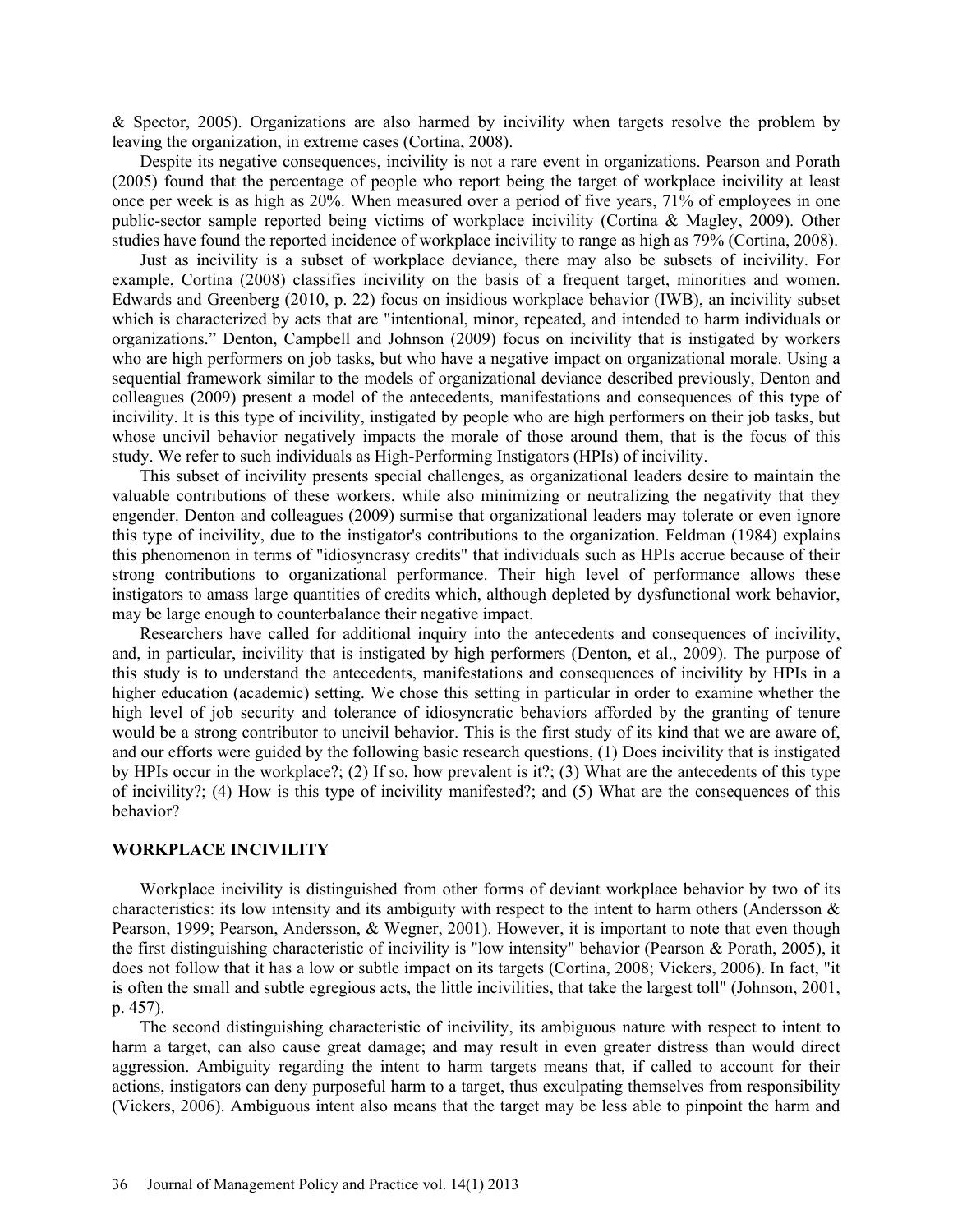may thus be criticized as being overly sensitive or misinterpreting actions if they report incivility (Vickers, 2006).

The definition of incivility as behavior that affects others and the organization elucidates three entities that are involved in incivility, (1) the instigator, (2) those that are affected by incivility, and (3) the organization in which the incivility occurs. Based on the existing sequential models of deviant and uncivil workplace behavior, we anticipated that workplace incivility instigated by high performers could also be diagrammed sequentially. Antecedents of HPI-instigated incivility can be identified, as they influence manifestations of HPI incivility and result in consequences to the instigator, to others, and to the organization. Figure 1 diagrams this sequence, each component of which is discussed in the following sections.

## **FIGURE 1 A MODEL OF INCIVILITY INSTIGATED BY HIGH PERFORMERS**

| <b>ANTECEDENTS</b>                                                                                                                                                                                                                                                                                                                                                                                 | <b>MANIFESTATIONS</b>                                                                        | <b>CONSEQUENCES</b>                                                                                                                                                                                                                                                                                                                                                                                                                                                                                                                            |
|----------------------------------------------------------------------------------------------------------------------------------------------------------------------------------------------------------------------------------------------------------------------------------------------------------------------------------------------------------------------------------------------------|----------------------------------------------------------------------------------------------|------------------------------------------------------------------------------------------------------------------------------------------------------------------------------------------------------------------------------------------------------------------------------------------------------------------------------------------------------------------------------------------------------------------------------------------------------------------------------------------------------------------------------------------------|
| <i>Instigator</i><br><b>Attitudes and Emotions</b><br>$\blacktriangleright$<br>$\rightarrow$ Cynicism                                                                                                                                                                                                                                                                                              |                                                                                              | Instigator<br>Initial sympathy from<br>➤<br>others                                                                                                                                                                                                                                                                                                                                                                                                                                                                                             |
| $\rightarrow$ Job dissatisfaction<br>Cognition<br>➤<br>$\rightarrow$ Perceived injustice or<br>mistreatment<br>$\rightarrow$ Neutralizing/Rationalizi<br>ng<br>Personality<br>➤<br>$\rightarrow$ Negative Affectivity<br>$\rightarrow$ Neuroticism<br>Target(s)<br>Demographics<br>➤<br>(minority/female)<br>Supervisory Role<br>➤<br><i><u><b>Organization</b></u></i><br><b>High Stress</b><br>➤ | Ambiguous intent to<br>➤<br>harm<br>Disparagement of<br>➤<br>others<br>General rudeness<br>➤ | Target(s)<br><b>Attitudes and Emotions</b><br>➤<br>$\rightarrow$ Decreased job<br>satisfaction<br>$\rightarrow$ Increased cynicism<br>$\rightarrow$ Increased stress<br>➤<br>Cognition<br>$\rightarrow$ Perceived injustice<br><b>Behavior</b><br>≻<br>$\rightarrow$ Decreased work<br>efforts<br>$\rightarrow$ Counterproductive<br>work behaviors<br>(sabotage, theft)<br>$\rightarrow$ Avoid instigator<br>$\rightarrow$ Physical illness<br>$\rightarrow$ Complaints of<br>mistreatment<br>$\rightarrow$ Spread rumors<br>about instigator |
| <b>High Uncertainty</b><br>➤<br>Unethical Organizational<br>➤<br>Culture                                                                                                                                                                                                                                                                                                                           |                                                                                              | <b>Organization</b><br>Corrodes organizational<br>➤<br>culture                                                                                                                                                                                                                                                                                                                                                                                                                                                                                 |
| Tenure<br>➤                                                                                                                                                                                                                                                                                                                                                                                        |                                                                                              | Increases turnover<br>➤<br>Lowers productivity<br>⋗                                                                                                                                                                                                                                                                                                                                                                                                                                                                                            |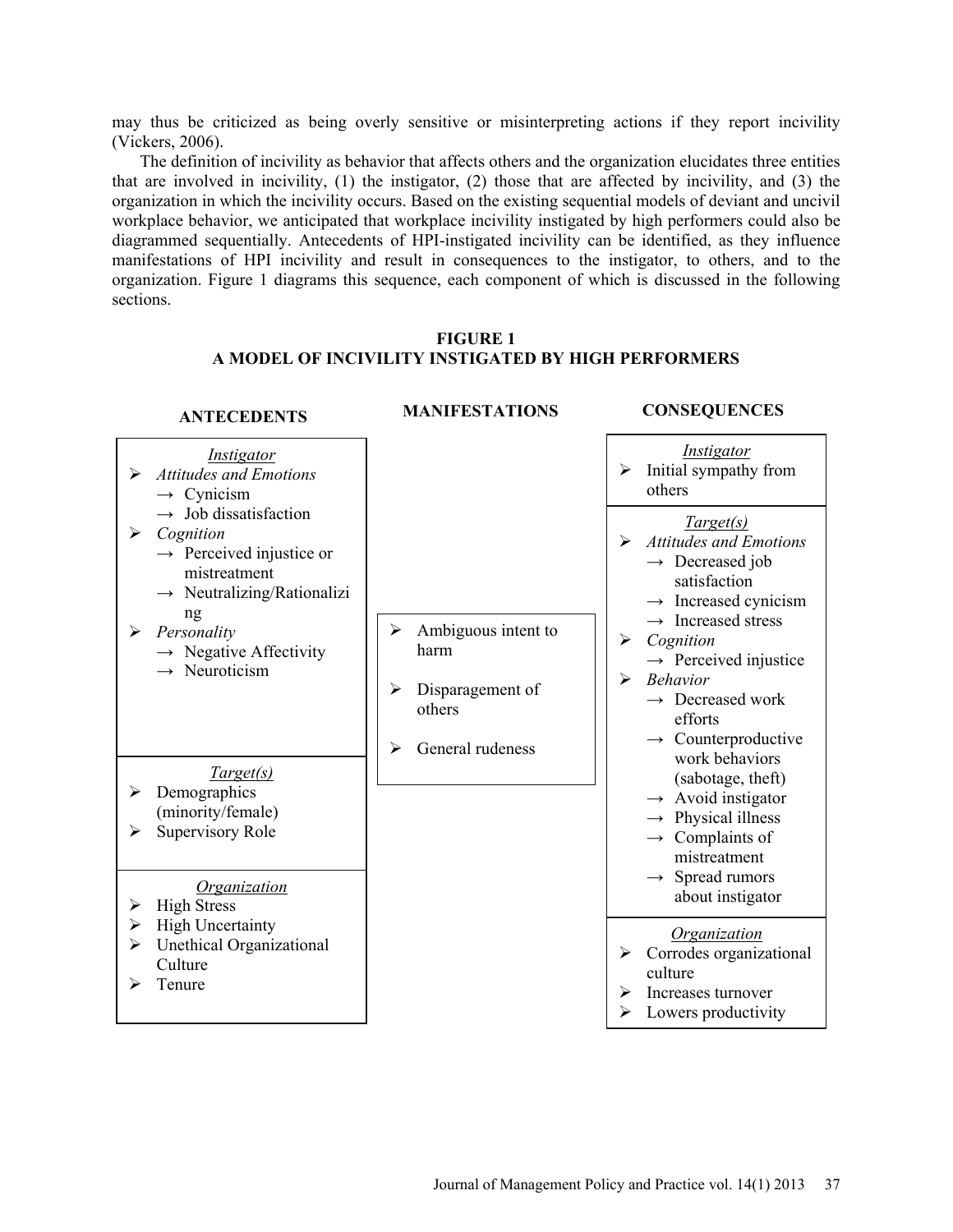### **Antecedents of Incivility**

There is disagreement over whether the quantity of research on the antecedents, or causes, of incivility has been greater (Christian & Ellis, 2011; Penney & Spector, 2005) or less (Jex, Geimer, Clark, Guidroz, & Yugo, 2010) than research on other aspects of incivility, but there appears to be agreement that there are individual-, group-, and organizational-level factors that are contributors to incivility (Cortina, 2008; Jex, et al., 2010; Robinson & Greenberg, 1998). Each of these levels is addressed below.

### *Instigator Antecedents of Incivility*

There are a variety of instigator attributes associated with incivility, which can be aggregated into three categories: attitudes (Vardi & Weitz, 2004), cognition (Vardi & Weitz, 2004), and personality (Jex, et al., 2010; Robinson & Greenberg, 1998; Vardi & Weitz, 2004).

- 1. *Instigator attitudes and emotions as an antecedent of incivility.* An attitude of cynicism, defined as "an attitude of scornful or jaded negativity, especially a general distrust of the integrity or professed motives of others" (http://www.thefreedictionary.com), is an attitude that is prevalent among instigators of incivility. Vardi and Weitz (2004) speculate that cynicism is an antecedent for all deviant behavior in organizations, and Denton, et al. (2009) suggest that high-performing instigators specialize in cynicism. People who are cynical experience frustration and disillusionment (Andersson, 1996) and come to view work as oppressive or unrewarding, which results in incivility when they transfer their frustrations onto others, often by belittling them (Vardi & Weitz, 2004). Cynicism is typically accompanied by job dissatisfaction, another attitude characteristic of instigators of incivility (Vardi & Weitz, 2004).
- 2. *Instigator cognition as an antecedent of incivility.* A cognitive stance associated with incivility is rationalization, wherein the instigator thinks that his or her misbehavior is justified (Denton, et al., 2009; Vardi & Weitz, 2004). This is consistent with Baron and Neuman's (1998) finding that all participants in their study rated their own aggressions as significantly more justified than those of other persons. Part of instigators' rationalization for their misbehavior is that they view themselves as a victim of incivility, rather than as an instigator. Therefore, they view their uncivil behavior as being justified by their mistreatment (Baron & Neuman, 1998). This may explain the disconnect between percentages of workers who view workplace incivility as a serious, growing problem (89%) and those who view their own behavior as civil (99%) (Johnson, 2001). Indeed, workers who believe that they have been treated unfairly are more prone to incivility and organizational misbehavior (e.g., Blau & Andersson, 2005; Olson-Buchanan & Boswell, 2008).

One way in which instigators may see themselves as being treated unfairly is in their perceptions of injustice in their workplace. Once again, this perception is associated with a higher incidence of incivility (Henle, 2005; Robinson and Greenberg, 1998). Denton and colleagues (2009) speculate that high-performing instigators of incivility actually have a distorted, negatively-biased, perception of justice in their organizations.

3. *Instigator personality as an antecedent of incivility.* Attitudes and perceptions are interrelated with personality, another instigator antecedent of incivility. There is, however, no single personality profile of those who are likely to engage in deviant behavior in organizations (Robinson & Greenberg, 1998). Nonetheless, there are several personality characteristics that have been shown to individually have a relationship with incivility, including negative affectivity and neuroticism (e.g., Jex, et al., 2010; Skarlicki & Folger, 1997; Vardi & Weitz, 2004).

Negative affectivity is a dispositional trait related to negative emotionality and self-concept, such that individuals high in negative affectivity tend to focus more often on negatives and suffer from low self-esteem (Siomkos, Rao, & Narayanan, 2001). Negative affectivity is a personality characteristic that may be associated with incivility (Jex, et al., 2010). Looking at the relationships among negative affectivity, perceptions of organizational justice, and vindictiveness, Skarlicki and colleagues (1999) found a positive relationship between negative affectivity and organizational vindictiveness and a negative relationship between vindictiveness and perceptions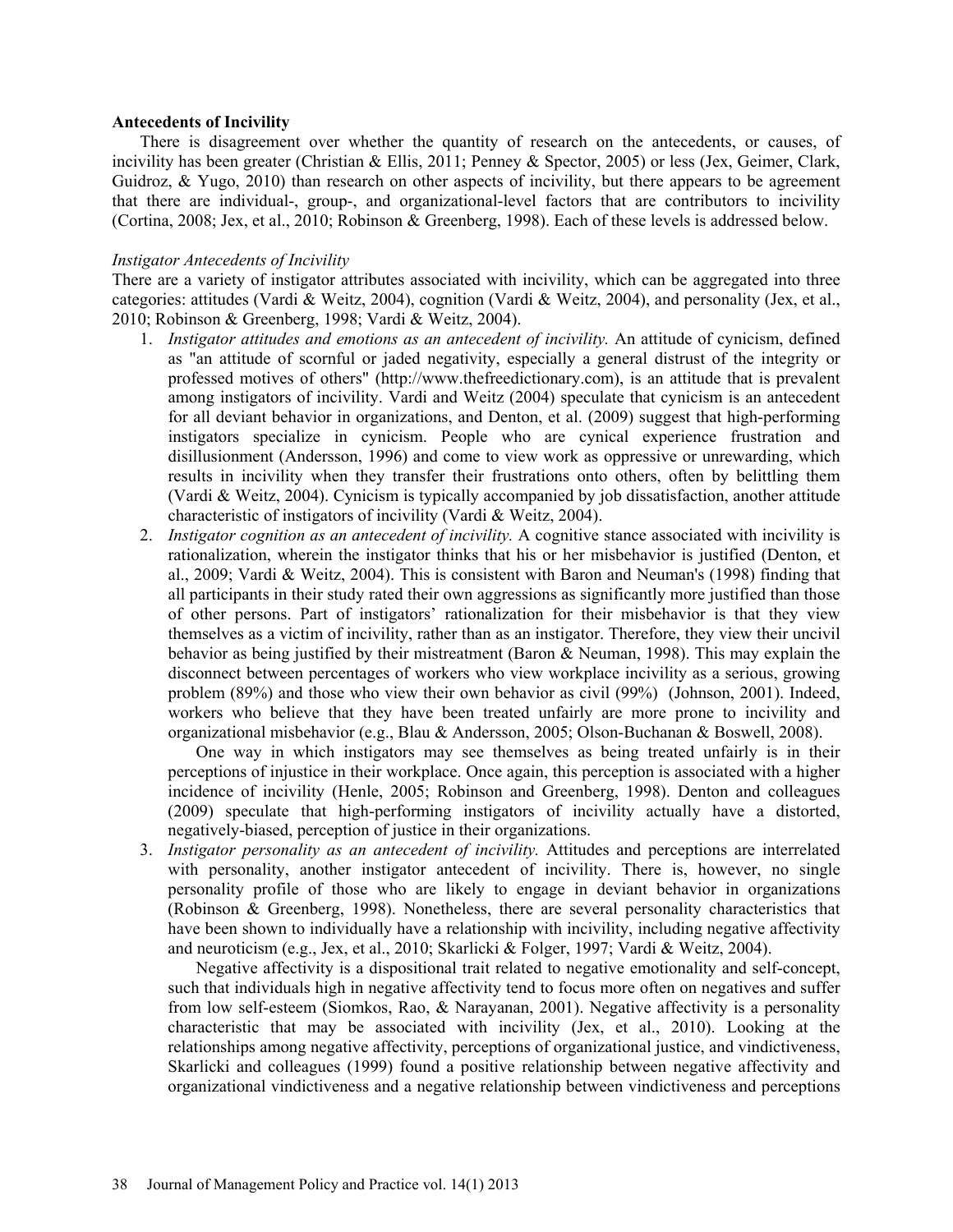of organizational justice. These results support the idea that negative affectivity is an antecedent of incivility.

Similarly neuroticism, one of the personality dimensions measured on the Big Five assessment, has been associated with incivility. Neuroticism is defined as the tendency to experience negative emotions, such as anger, anxiety, or depression (Costa & McCrae, 1992) Although employees high in neuroticism tend to have lower performance (Tett, Jackson, & Rothstein, 1991), which is counter to our definition of high-performing instigators, we believe that neuroticism is still a characteristic of HPIs, who are presumed to be more likely to be dissatisfied with their work demands, their co-workers, and their salary (Denton, et al., 2009). Additionally, higher levels of neuroticism are conjectured to be associated with higher levels of vindictiveness (Vardi & Weitz, 2004). In fact, Denton and colleagues (2009), in their description of Dementors, expect HPIs' personalities to include a high need for achievement, low selfesteem, low self-monitoring, high narcissism, hostile attribution style, and high passive aggression.

#### *Target-Level Antecedents of Incivility*

As of now, there has not been a great deal of attention given to the characteristics of target(s) that serve as antecedents to incivility**.** In one of the few articles to address target characteristics as antecedents of incivility, Cortina (2008) speculates that demographic characteristics of the target, such as race and gender, may elicit incivility from some individuals, perhaps even subconsciously. Jex, et al. (2010) report that targets who are lower in status than the instigator are more likely to be victims of incivility, than are targets who have similar or higher status.

#### *Organization-Level Antecedents of Incivility*

Stress that originates from organizational-level factors may contribute to incivility. For example, organizational settings in which workers experience high levels of stress, perhaps due to downsizing that leads to overwork for the remaining employees, or due to financial difficulties that leads to pay freezes, are the types of settings in which incivility might occur (Denton, et al., 2009; Johnson, 2001). Similarly, stress that is caused by high levels of organizational change is likely to be related to an increase in incivility (Baron & Neuman, 1998; Vardi & Weitz, 2005). High levels of uncertainty, perhaps caused by vague organizational goals or a lack of systems that control deviant behavior, can also create conditions that are ripe for incivility (Vardi & Weitz, 2005). When employees perceive injustice in their organization, they are more likely to engage in uncivil behavior (Jex, et al., 2010). If the reward system is truly unjust, there is likely to be increased incivility (Denton, et al., 2009; Vardi & Weitz, 2005).

Blau and Andersson (2005) speculated that a high level of uncertainty in the form of job insecurity would be accompanied by increases in workplace incivility; however, their results did not confirm their expectations. We speculate that the relationship might exist in a different direction, such that a high level of job security, allowing the instigator to feel confident that incivility would be unlikely to lead to job loss, might embolden instigators of uncivil behavior. One work setting where job security can be high is academe, with its attendant tenure system. Additionally, the emphasis on free speech in academe may embolden individuals to make offensive statements, justifying them as their right under conventions regarding academic freedom.

#### **Manifestations of Incivility**

Incivility is typically manifested in forms that are verbal, covert, indirect and passive (Baron  $\&$ Neuman, 1998; Denton, et al., 2009). Consistent with this idea, a distinguishing feature of incivility, as compared with other forms of workplace deviance, is the ambiguity of the instigator's intent to harm a target (Pearson, et al., 2001). It is possible that instigators of incivility truly have no intention to harm others or to be malicious, but it is also possible that the instigator intends harm, but wants to be able to deny incivility if confronted about their behavior (Penney & Spector, 2005). Thus, they engage in incivility in such a manner that intent to harm others can be denied (Penney  $\&$  Spector, 2005), giving the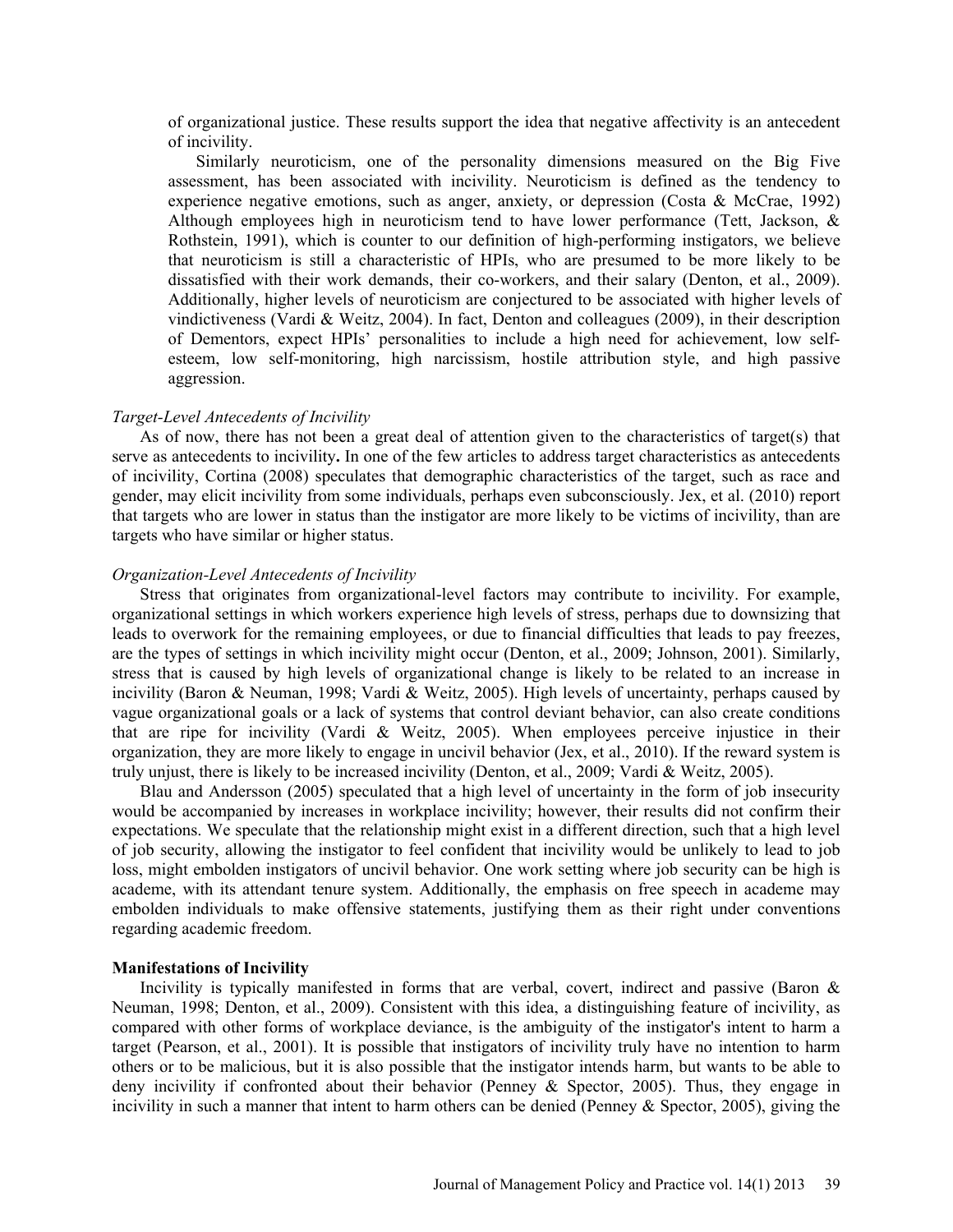instigator greater control in the situation and minimizing the danger to themselves (Baron & Neuman, 1998; Sypher, 2004). If confronted directly about their behavior, the instigator may claim that the target misunderstood the situation (Pearson, et al., 2001).

Indirect manifestations of incivility include behaviors such as being inattentive when a target is speaking, interrupting the target, not listening to the target at all, or even not speaking to the target (Blau & Andersson, 2005; Denton, et al., 2009; Johnson, 2001; Laschinger, et al., 2009; Sypher, 2004). Incivility of this type constrains the target's "voice" in the organization and stunts their ability to participate fully in the organization (Blau & Andersson, 2005). Instigators can deny intent to harm when they are rude, explaining their behavior as preoccupation or work overload.

More direct manifestations of incivility include behaviors such as belittling or degrading other people. Belittling others can be passed off as "just joking" or as something that "everyone" does (Jex, et al., 2010). Examples of such behavior include derogatory talk about the target(s) to others, making condescending or demeaning comments about the target(s) either directly or in public situations, displaying a lack of respect for the target(s), insulting the target(s), or even questioning the target's intentions and motives (Baron & Neuman, 1998). These types of behaviors can affect not only the target's self-esteem, but also the way others view them.

Another direct manifestation of incivility involves displays of anger, ranging from moderate, such as hanging-up (the phone) on the target and writing surly e-mails to the target; to more severe, such as having temper tantrums, engaging in emotional tirades, and actually yelling at the target directly.

## **Consequences of Incivility**

### *Instigator Consequences*

The consequences that instigators experience as a result of their incivility are not yet fully articulated. One of the few investigations into instigator consequences found that instigators may initially experience positive consequences of their actions. Those who complain to co-workers about their mistreatment by the organization may initially find a supportive and sympathetic audience (Olson-Buchanan & Boswell, 2008). Co-workers may even support the instigator's cause or cover for the instigator when meetings or appointments are missed (Olson-Buchanan & Boswell, 2008). However, we have found no information suggesting that such sympathy is maintained in the face of continuing incivility.

Another consequence to instigators as a result of their uncivil behavior may be confusion, as instigators typically have different perceptions of incivility than their victims and so may not understand why their actions cause problems (Jex, et al., 2010).

### *Target(s) Consequences*

Most of the research on consequences of incivility has focused on the consequences experienced by the target(s), including a recent report of a large-scale study of target consequences of incivility (Pearson, 2010). The consequences that targets experience are broad, affecting targets' attitudes, emotions, cognition, and behavior.

 *Effect of incivility on targets' attitudes.* If the organizational response to incivility is to ignore it (which may be more likely for high-performers than for low-performers), targets observe instigators engaging in incivility and experiencing no repercussions. In this situation, targets are likely to become frustrated and form their own perceptions of injustice occurring in their organization (Pearson & Porath, 2005). Concomitantly, job satisfaction decreases, and targets become less engaged in their organization (Penney & Spector, 2005). Targets may experience increased cynicism due to their exposure to HPIs (Penney & Spector, 2005). Not only is job satisfaction lowered by being a target of incivility, but so is commitment to the organization, as targets may contemplate leaving the organization (Laschinger, et al., 2009; Pearson, Andersson, & Wegner, 2001). Johnson (2001) even notes that incivility can cause the target to experience lowered self-esteem, particularly if belittled or demeaned by the instigator. These negative experiences of the target(s) and their beliefs that it is permitted by the organizations may, in turn, lead them to become instigators of incivility.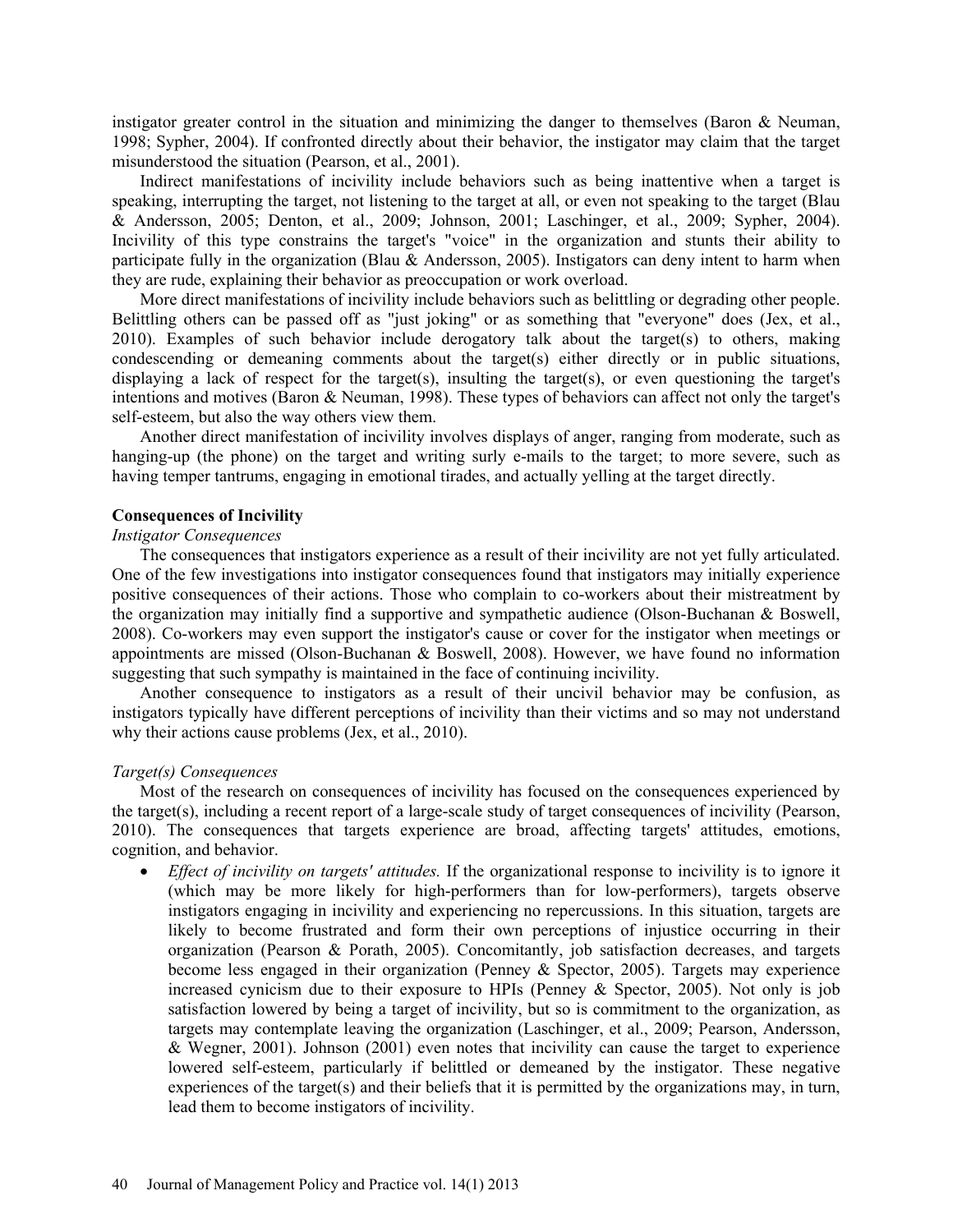*Effect of incivility on targets' emotions.* Experiences with workplace incivility have a strong negative impact on emotions, in that some type of negative affect is a consequence of incivility 100% of the time (Pearson, et al., 2001). For example, targets frequently report that incivility increases their levels of stress (Laschinger, et al., 2009; Pearson, Andersson, & Wegner, 2001), in the form of worrying about, or avoiding, future encounters with the instigator (Johnson, 2001; Pearson & Porath, 2005). Continued exposure to incivility may actually result in stress that increases to the level where physical illness can occur (Johnson, 2001).

Stress may occur as a by-product of other negative emotional experiences, such as anger, fear and sadness, all of which are also associated with incivility (Pearson, 2010). Anger is a common emotional reaction to incivility, particularly when incivility affects the target's self-esteem or threatens the target's professional identity (Pearson, 2010). Sadness and fear also seem to accompany experiences of incivility, perhaps because incivility leads to feelings of loss - loss of a relationship or of professional standing (Porath & Pearson, 2005).

- *Effect of incivility on targets' cognition*. Just as high-performing instigators of incivility may justify their actions by casting the targets as "bad guys," deserving of mistreatment; targets of incivility may engage in their own cognitive reappraisals, recasting the situation as an unimportant one (Cortina & Magley, 2009).
- *Effect of incivility on targets' behaviors.* The outcomes of experiences with incivility are also displayed in targets' behaviors. One of the most commonly-used strategies for dealing with incivility is avoiding the instigator (Cortina & Magley, 2009; Pearson, et al., 2001; Pearson & Porath, 2005). If targets respond actively to incivility, one option is that they respond to incivility in like-kind with their own incivility, thereby creating a cycle of incivility. For example, targets may strike back at the instigator, using tactics such as spreading rumors about them (Pearson  $\&$ Porath, 2005). If they perceive that there are no repercussions to instigators of incivility (which may be the likely case for high-performers), targets may strike out at the organization in the form of counterproductive work behaviors, such as deliberately decreasing their productivity, stealing from the organization, or damaging equipment (Pearson & Porath, 2005; Penney & Spector, 2005). Each of these active responses to incivility results in lost work time (Johnson, 2001).

Targets who experience fear as a result of incivility may respond indirectly (Pearson, 2010). For example, they may reduce their level of work efforts or withdraw from the organization (Pearson, 2010). Sadness on the part of targets may also lead to withdrawal from the organization, perhaps even exit from the organization (Pearson, 2010). However, one behavior that is unlikely to occur as a result of incivility is for a target to report incivility to his/her supervisor, as this rarely happens (Cortina & Magley, 2009).

### *Organization Consequences*

As targets of incivility experience lowered job satisfaction and organizational commitment, levels of productivity and attention to quality are both lowered, resulting in poorer outputs for the organization (Laschinger, et al., 2009). When targets begin to perceive the workplace as an unpleasant place (Pearson, et al., 2001), they may respond by exiting the organization and thus, increasing the level of organizational turnover (Johnson, 2001; Pearson & Porath, 2005). The reputation of the organization suffers, as targets express their mistreatment to people both within and outside of their organization (Pearson & Porath, 2005).

## **METHOD**

The increase in research on incivility has not been accompanied by an increase in the research methods used to explore it, with survey methods predominating thus far (Spector & Rodopman, 2010). Noting the calls for greater use of qualitative approaches to studying dysfunctional workplace behaviors (Griffin & Lopez, 2005), our study addressed this issue through the use of semi-structured interviews,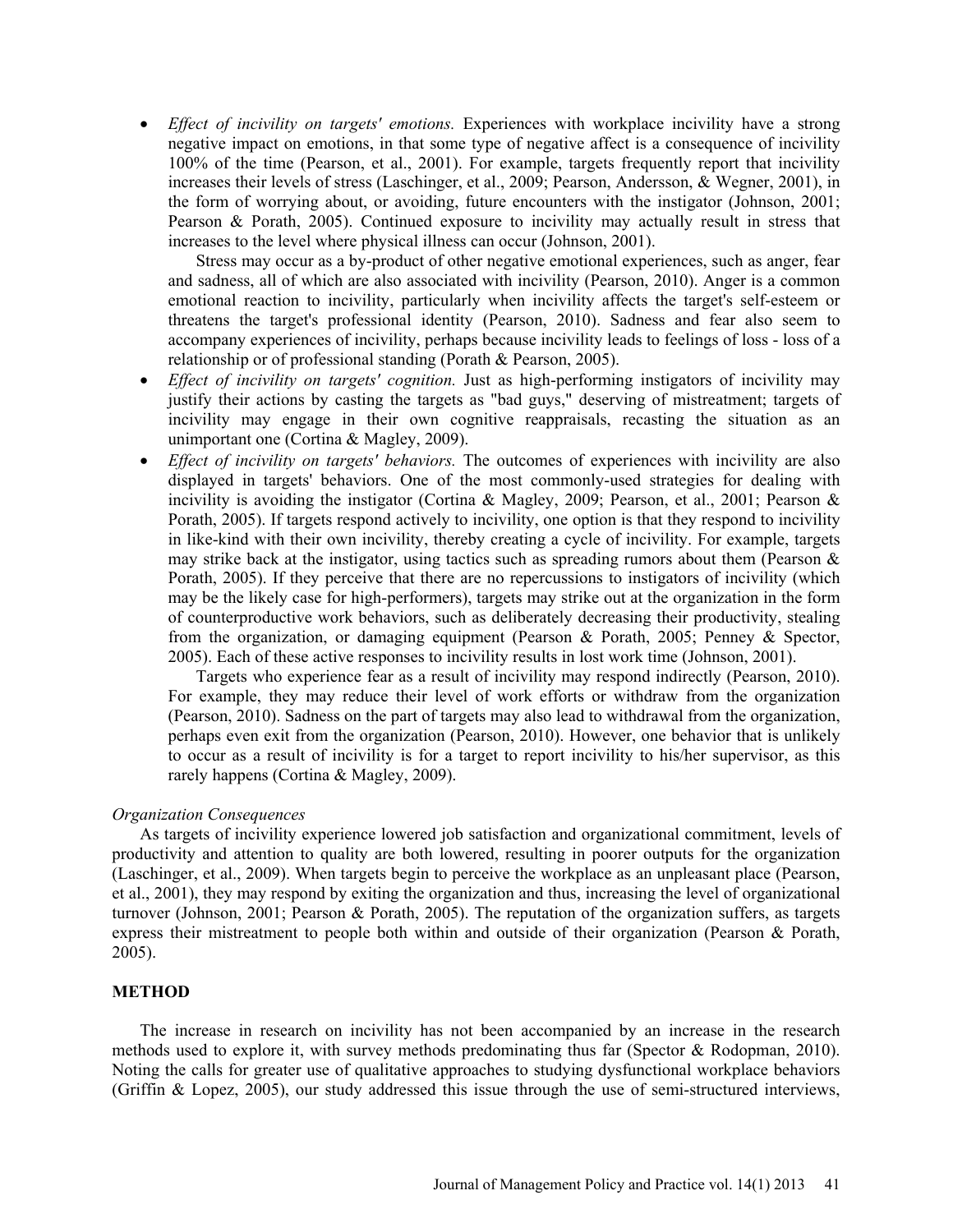which have been hailed as one of the "most powerful methods in the qualitative armory" (McCracken, 1988, p. 9).

### **Participants and HPI Demographics**

Data gathering through interviews allows researchers to understand a phenomenon from someone else's perspective (Patton, 2002). Consistent with the majority of past research on incivility (Jex, et al., 2010), the perspective we sought was that of a victim of incivility, the instigator's supervisor. We believe that the supervisor's interpretation of HPI-instigated incivility is valuable because supervisors have a unique vantage point within their unit, making them more likely to have a broad perspective on the impact of incivility on the unit. Additionally, because supervisors are often required to manage and evaluate their unit members, we speculated that they would have reason to devote thought to this phenomenon.

Having chosen academe as the setting for our study of HPI-instigated incivility, we contacted all Department Heads at a large US University to ascertain whether they, currently or in the past, had a faculty member in their department who is highly productive, but bad for the morale of the unit. Twentyfour Department Heads were contacted, with 11 (approximately 46%) of them reporting that they currently (at their present institution) or previously (at a previous institution) had a high-performing instigator in their unit. All 11 of those Department Heads agreed to be interviewed and were assured of confidentiality. This number of interviews is consistent with reports that redundancy of information gathered occurs beyond 8-15 interviews (Kvale, 1983). These Department Heads had been in their current position for an average of 8 years, and supervised an average of 31 individuals.

Of the 11 high-performing instigators they described, 6 were male (approximately 55%); 10 were Caucasian; and 3 were from cultures other than the US. All were tenured at their current institutions in the time frame used by respondents.

To shield the identities of both the HPIs and their supervisors (the interviewees), whenever direct quotations are presented in this paper, all referential pronouns will arbitrarily be assigned as male (he, his, etc.). As a further confidentiality check, the authors sent the final draft of the current paper to all of the interviewees to solicit their comments and opinions. Overall, positive feedback was received from all interviewees regarding the content of this paper.

### **Data Collection**

All interviews were conducted, recorded, and transcribed by the authors and lasted from 15 minutes to 1 hour. We used two measures to determine the prevalence of HPI-instigated incivility in the organization. The first was a simple calculation of the percentage of Department Heads who reported having an HPI in their department, and the second was the following interview question, "How common do you think this type of employee is in your industry?"

After confirming that the Department Head has, or has had, an HPI in his or her Department, we started the interview with a broad and non-directive "grand tour" question (McCracken, 1988), "How would you describe this employee?" and continued with directed questions that addressed specific parts of the model presented in Figure 1.

The grand tour question was intended, in part, to elicit descriptions of instigator antecedents to incivility. Additionally, we used two directed questions to identify the antecedents of HPI-instigated incivility; "What do you think motivates this employee?" and "What aspects of the organization or job setting contribute to this employee's behavior?"

We used a directed question with a follow-up question to identify manifestations of HPI incivility in the organization, "What kinds of things does this employee do that lower morale?" and, "What is an example of something this employee has done that contributes to poor morale?"

To ascertain the consequences of HPI incivility, we asked, "How do you feel when you are around this employee?," "How does this employee impact you?," "What is this employee's impact on others around him or her?," and "Do you believe that this person's behavior has had an impact on turnover in your department?"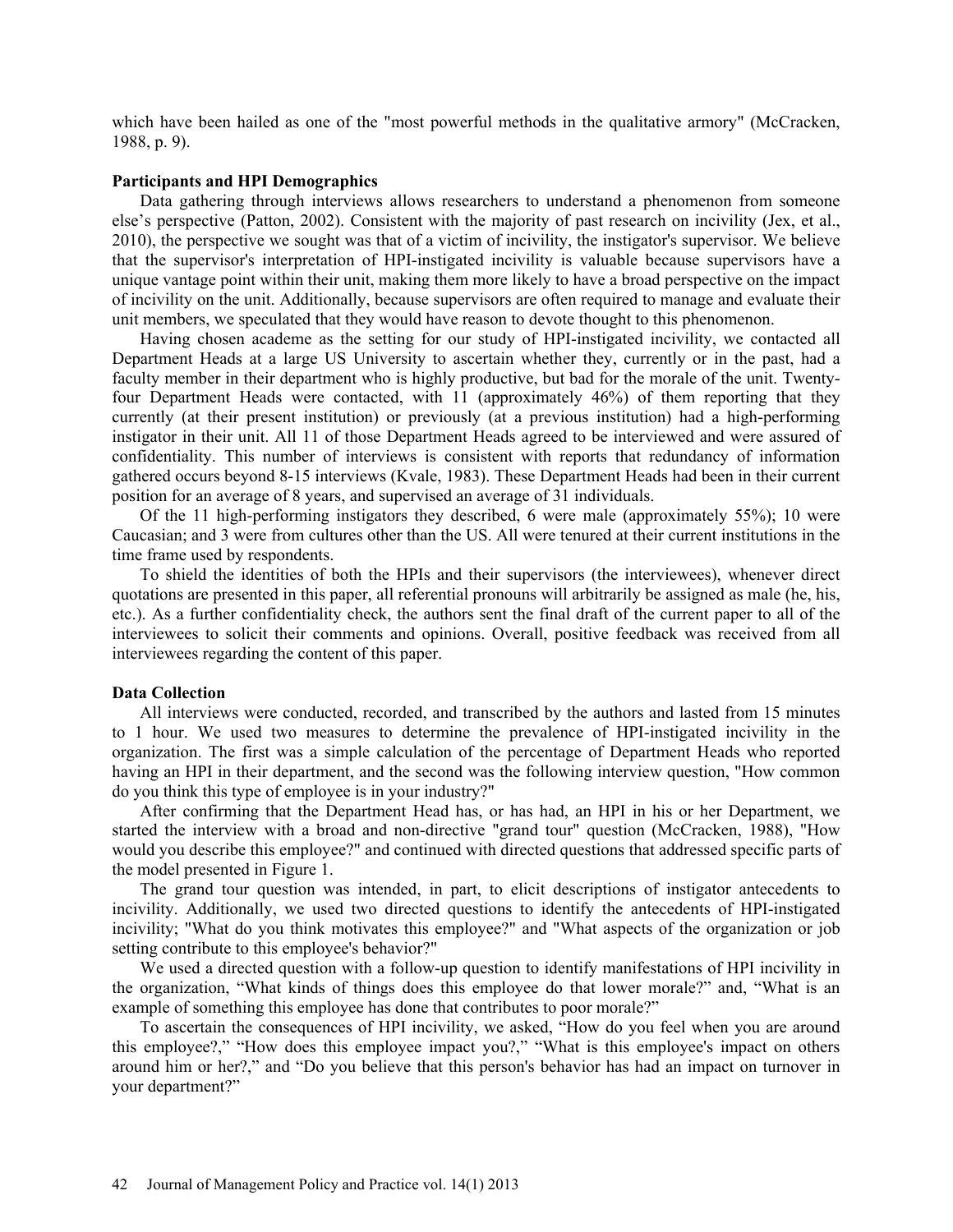To be sure that we obtained all of the information possible, at the end of each interview we asked, "What should I have asked that I didn't ask?" (Patton, 2002).

### **Data Analysis**

We began analyzing data once the first interview was completed and transcribed. In this initial phase of coding, we coded every phrase in each transcript, looking for theoretical categories that were present in the data (Charmaz, 2006). As we conducted more interviews and obtained more data, we moved into a focused coding phase, in which we settled upon several initial codes and began to look at relationships between theoretical categories (Charmaz, 2006). As data analysis progressed and we began to see trends in the data, we refined our categories, using a decision rule for including a category in the final model if that topic was mentioned in at least three interviews.

## **RESULTS**

Our first research question concerning whether HPIs actually exist in higher education settings was answered affirmatively by the fact that 46% of Department Chairs contacted reported that they currently, or in the past, had an individual in their Department who is a high performer but a negative influence on work-unit morale. This conclusion was further supported by our second research question regarding the prevalence of HPI behavior in higher education. There was a general consensus that high-performing instigators are fairly common in academe. As one of the interviewees put it "I think it's pretty common. I think there's probably one individual in all departments everywhere that is probably like that." This is further illustrated by statements such as "I don't think there's any place that I have been that there hasn't been someone like this…" and "I think there is at least one in every department… I think they are everywhere."

Having found evidence for the existence and prevalence of HPIs in academic settings, we continued by exploring the antecedents, manifestations and consequences of HPI behavior. Figure 2 provides a summary of all of our findings and is the framework for the discussion below. We would like to note once again that these conclusions are based on the perceptions of the supervisor respondents, and caution must be used when attempting to address the causality/correlation conundrum.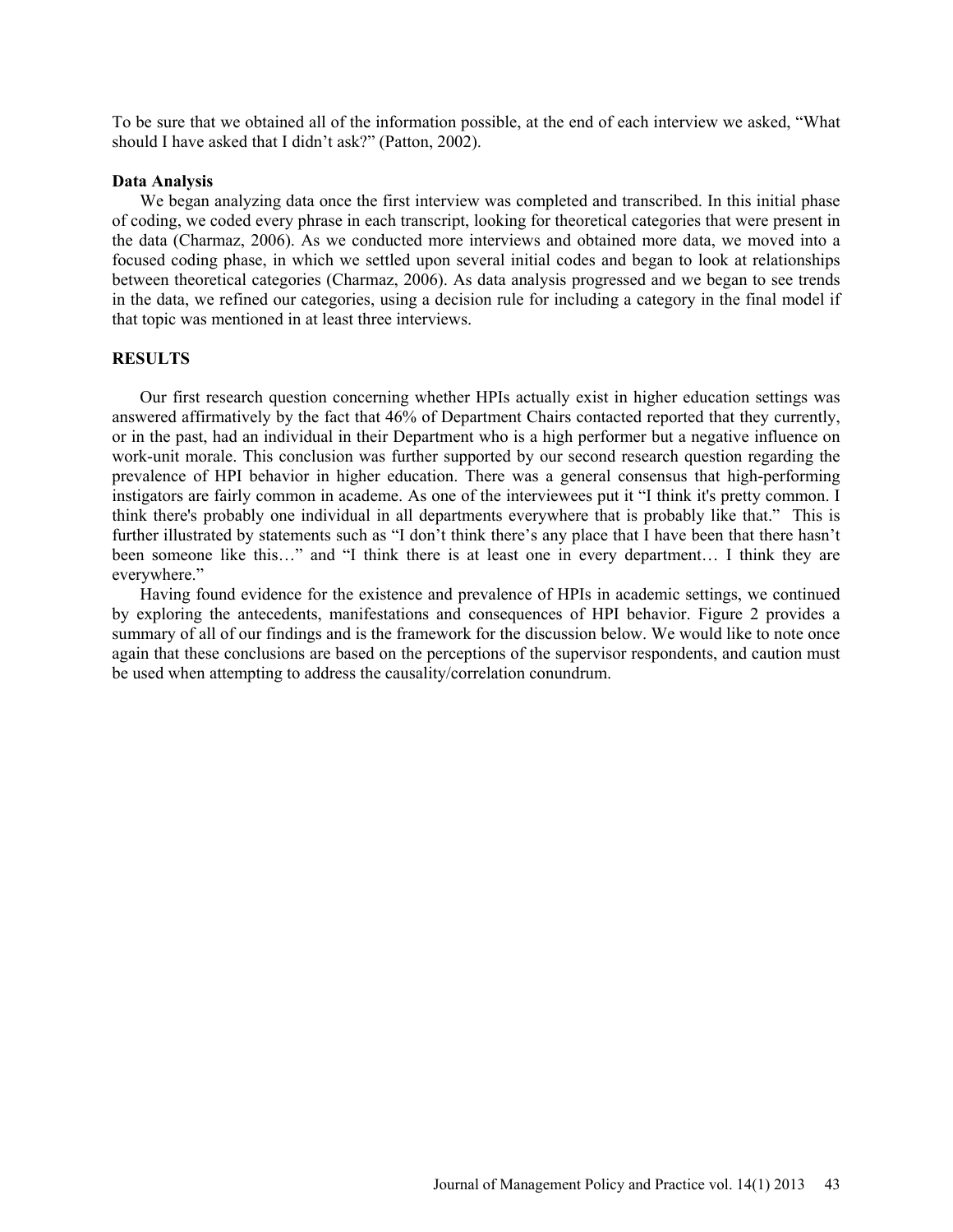## **FIGURE 2 FINDINGS ON INCIVILITY INSTIGATED BY HIGH PERFORMERS**

| <b>ANTECEDENTS</b>                                                                                                                                                                                | <b>MANIFESTATIONS</b>                                                                                                                                                                                                     | <b>CONSEQUENCES</b>                                                                                                                                                                                |
|---------------------------------------------------------------------------------------------------------------------------------------------------------------------------------------------------|---------------------------------------------------------------------------------------------------------------------------------------------------------------------------------------------------------------------------|----------------------------------------------------------------------------------------------------------------------------------------------------------------------------------------------------|
| Instigator<br>Unresolved negative<br>➤<br>past/current life<br>experiences<br>Which contribute to:<br>Personality issues all<br>➤                                                                 | Manifestations involving self<br>Unpredictability<br>➤<br>Complaining behavior and<br>➤<br>general negativity<br>General disruptive<br>$\blacktriangleright$<br>behavior                                                  | <i>Instigator</i><br>Devalued and<br>↘<br>ostracized<br>Loss of trust<br>⋗                                                                                                                         |
| subsumed under low<br>self-esteem<br>$\rightarrow$ Craves Attention<br>$\rightarrow$ Neuroticism<br>$\rightarrow$ Narcissism<br>$\rightarrow$ Lack of social skills<br>and social<br>intelligence | Unintentional self-<br>↘<br>defeating behavior<br><b>Manifestations involving peers</b><br>Disparagement of and<br>$\blacktriangleright$<br>degradation of others<br>Intimidation<br>≻<br>Refusal to speak to others<br>➤ | Target(s)<br>Increased work load -<br>➤<br>severe time drain<br>Emotional negative<br>➤<br>impact<br>$\rightarrow$ Fear and<br>intimidation<br>(younger faculty)<br>$\rightarrow$ General negative |
| Perceived injustice and<br>➤<br>mistreatment at<br>work/Sense of<br>entitlement<br>Target(s)<br>Gender<br><b>Status</b>                                                                           | <b>Manifestations involving</b><br>supervisors<br>Insubordination: Ignoring<br>≻<br>established chain of<br>command/Deliberately<br>undercutting or overly<br>challenging the supervisor                                  | emotions<br>Coping strategies<br>➤<br>$\rightarrow$ "Learned"<br>indifference" to<br>instigator                                                                                                    |
| <i><u><b>Organization</b></u></i><br>Organizational<br>➤<br>culture/Lack of systems                                                                                                               | Wasting time & resources<br>⋗                                                                                                                                                                                             | <b>Organization</b><br>Increase in turnover,<br>➤<br>especially among                                                                                                                              |
| and support to control<br>HPI behavior<br>Academic freedom<br>➤<br>instead of tenure                                                                                                              | Manifestations as pertaining to<br>the organization<br>Lack of contribution to and<br>➤<br>participation in department                                                                                                    | "friends" of HPI<br>Lowers morale<br>➤                                                                                                                                                             |

## **Antecedents of Incivility**

*Instigator Antecedents of Incivility*

In the course of our interviews, one of the recurrent themes associated with HPIs seemed to be negative past/current life experiences. Based on previous research, we had not anticipated this to be a factor in HPI behavior. However, it was not only the life experience that mattered; it was also the instigator's response to the negative experiences. Many people have negative experiences in their family of origin, in their sociocultural milieu, or in life in general; but it seems that many HPIs were unable to resolve those experiences. For example, one respondent noted about the HPI that "this is a lower class [person] who went to a second university and you know therefore always felt the weight of the [country's] class system and always felt the underdog position of it."

Perhaps those experiences contributed to diminished self-esteem and helped form the basis of certain negative personality issues. One such personal characteristic that seems strongly associated with HPI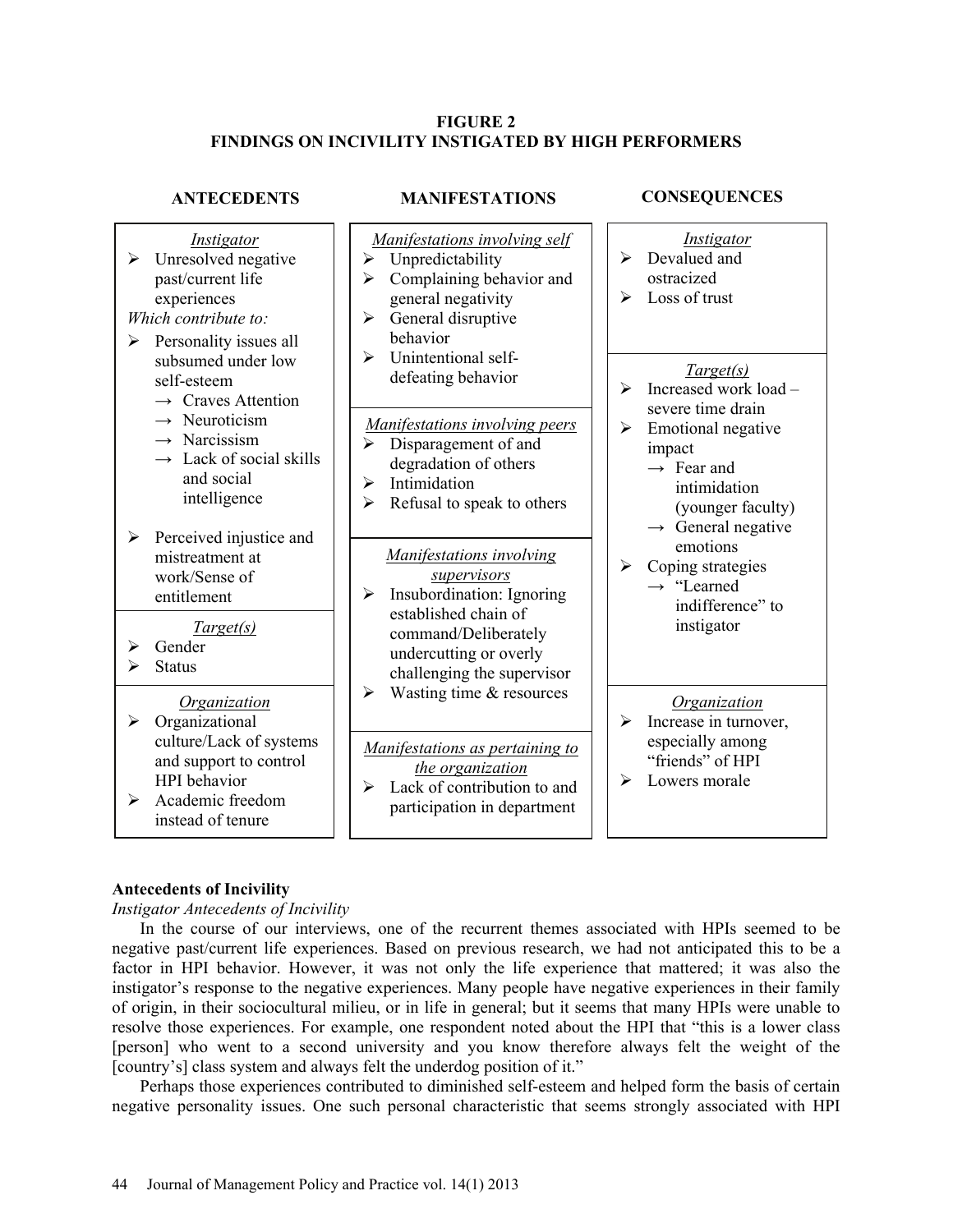behavior, is a very strong need for attention, even if it was negative attention. This is well exemplified by the quote "you ever had a dog that it didn't matter if you beat them...as long as you were paying attention to them, that was all that mattered…that was him...as long as he was the focus of attention, it doesn't matter what you say to him or what you do he just needs to be the center of attention."

Another characteristic that seems to be at the forefront of HPI personality is neuroticism and according to supervisors, it is expressed in a variety of ways. As mentioned earlier, neuroticism is one of the dimensions of the Big Five framework of personality, and has been defined as the tendency to experience negative emotions, such as anger, anxiety, or depression (Costa & McCrae, 1992). For example, interviewees described the HPIs' as having "deep psychological issues." Some other descriptions that support neuroticism as an HPI personality factor include "depression and anger…very angry, very hostile" and "I don't see this person ever being happy…he's just a miserable person."

There was also strong evidence that HPIs tend to be narcissistic. Lubit (2002) suggests that destructive narcissism stems from fragile self-esteem which may have been derived from a traumatic childhood. These individuals are characterized by their tendency to devalue others and have a grandiose self-image (Lubit, 2002) which is demonstrated by being self-centered, arrogant, and opinionated. This trait in HPIs was strongly exemplified by comments such as "he just felt like he was better than everybody else," "by kind of having an inflated value of self-worth he tends to devalue people around him," and "this individual is very opinionated and this individual believes that his opinion is the only one that matters".

Grounded in their destructive narcissism, these individuals may not realize that their behavior is a problem for others (Lubit, 2002), for example "I don't think he's able to see that he's doing anything wrong." These and other statements, such as "he was always socially awkward," are indicative of a general lack of social skills and social intelligence among HPIs. These individuals also seem to expect to be treated differently than others and tend to have a sense of entitlement (Lubit, 2002), perhaps concluding that their high performance levels justify special treatment. Some statements, such as "this person being very productive feels like he should be paid more than he is" and "if you have resources that are available, space, anything that's tangible, there's this idea that he should get first shot at the stuff," illustrate this sense of entitlement.

In summary, the respondents indicate that HPIs seem to be deeply troubled, perhaps in part due to unresolved negative life experiences, and that their troubles manifest themselves in a strong need for attention. Perhaps they feel that such attention is their due, as their destructive narcissistic proclivities encourage them to believe that they are superior to others and therefore deserve special treatment. Their judgments seem to be based solely on consideration of themselves, as they seem unable or unwilling to view the world from others' perspectives and are poor at interacting with others. These findings support previous literature which states that cognition and personality issues are instigator-level antecedents of incivility. However, contrary to past research, although there were statements hinting at cynicism and a lack of job satisfaction as antecedents of incivility, there did not seem to be an emphasis placed on them among these respondents (mentioned by fewer than three interviewers). Nevertheless, even though there were few direct references to cynicism, a great number of the negative HPI behaviors mentioned by supervisors could easily be categorized as having some form of cynical foundation.

### *Target-Level Antecedents of Incivility*

While the male-female dynamic and status of the targets of the incivility seemed to play a part in the incidence of incivility ("I do believe that the male-female dynamic has something to do with it…there's a pattern I believe of this individual (who is male) not wanting to work with women in authority [irrespective of administrative level]"), these antecedents were more difficult to pinpoint, especially status. For example, while some HPIs seemed to concentrate their incivilities on more junior employees ("a lot of his negative behavior became the bullying of younger faculty, intimidating them"), the majority of them did not hesitate to be uncivil to their direct supervisors (the interviewees). Previous research suggests that another major target of incivility is individuals belonging to minorities. Although we did not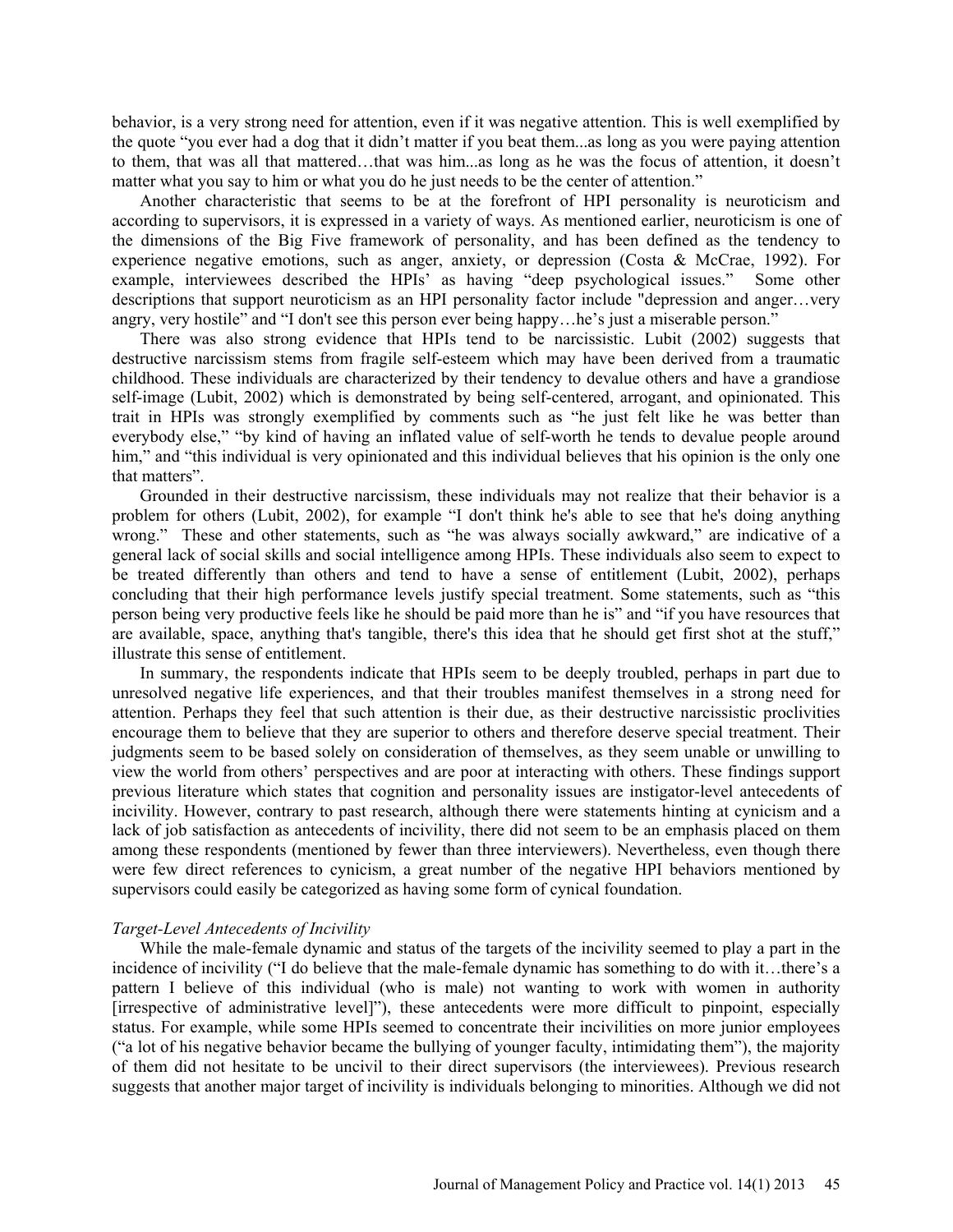find any evidence of this in our interviews, this might still be an important target-level antecedent of incivility in organizations with a higher proportion of minority personnel.

### *Organization-Level Antecedents of Incivility*

Based upon past research, we speculated that high levels of job security, in the form of tenure, might have a positive relationship with the incidence of incivility because instigators may feel emboldened. However, to our surprise, there was unanimous agreement among the interviewees that tenure did not have an effect on the HPIs' incivility; e.g., "he behaved the same before tenure." In other words, the HPIs instigated incivility both before and after tenure. However, we did find that the academic freedom that is a hallmark of higher education does seem to have an emboldening effect; e.g., "so I tell him, 'You shouldn't be doing that' and then he starts talking academic freedom". Academic freedom, rather than tenure, thus seems to provide the cover, justification, or camouflage for HPI incivilities and not one faculty member, identified as an HPI in this study, lost their job because of behavioral issues or collegiality.

The interviews also revealed other interesting organizational characteristics that might serve as antecedents of HPI-instigated incivility: lack of support from supervisors higher up in the hierarchy and other direct-reports when dealing with HPI-instigated incivility and a system that, while rewarding high performance in other areas of the job, turns a blind-eye to incivility. Examples of these organizationallevel antecedents of HPI-instigated incivility include, "why aren't there more things in place to deal with a case like this," "I think the legitimate question would be was there any legitimate support from MY supervisors to help me deal with this problem and the answer would be NO," "I think universities let employees get away with a lot more stuff," and "we don't really have a function for collegiality... so that contributed to it... and in a business environment I would have fired him in the second or third year."

Finally, contrary to the predictions of prior research reported in our review of the literature, high stress resulting from financial difficulties, high uncertainty, organizational change, perceptions of overwork, or vague organizational goals were not emphasized as organizational-level antecedents of incivility within the academic context. Perhaps these antecedents were overshadowed by the overarching influence of working at a state university and all HPIs having tenure.

#### **Manifestations of Incivility**

The combination of low self-esteem, with an inflated view of self, an inability to experience empathy and an enabling organizational structure lead to certain manifestations of HPI-instigated incivility. Even as antecedents of incivility can be divided by instigator, target (peers and supervisors), and the organization, manifestations can also be characterized by whether they are specific to the instigator or whether they are directed at peers, supervisors or the organization.

Some of the techniques that HPIs use to promulgate their incivility toward peers include disparaging and degrading them ("the worst thing he ever did was slandering others," "posting derogatory things about colleagues," "he would berate people"), intimidating them ("he would imply that if they [junior peers] did not do what he wanted or didn't meet his expectations that they would not succeed"), and refusing to speak to them if displeased ("if people don't agree with him, he doesn't like them and he won't speak with them anymore"). These uncivil behaviors seem to be, at least in some part, an off-shoot of the destructive narcissism that characterizes HPIs.

HPIs also do not seem to hesitate in directing their uncivil behavior toward their supervisors by being insubordinate ("he undercut consistently almost everything I tried to do mostly by his behavior…he was just overtly challenging what I was trying to get done"). Sometimes, they will circumvent their supervisor completely and appeal directly to higher ups ("to get something that he wanted he often starts at the highest level that he can rather than going [via the chain-of-command]"). They will also deliberately waste the supervisor's time or resources, e.g., "he'll like make a big deal like he really needs something and I'll gather it all. And then he's like 'oh I didn't really want that.' He's done that several times."

Additionally, we found that supervisors were unable to anticipate when instigator incivility may occur ("its like a snake, you know its there and its going to strike you at some time but you just don't know when"), and they must thus be constantly vigilant in order to try to anticipate problems instigated by these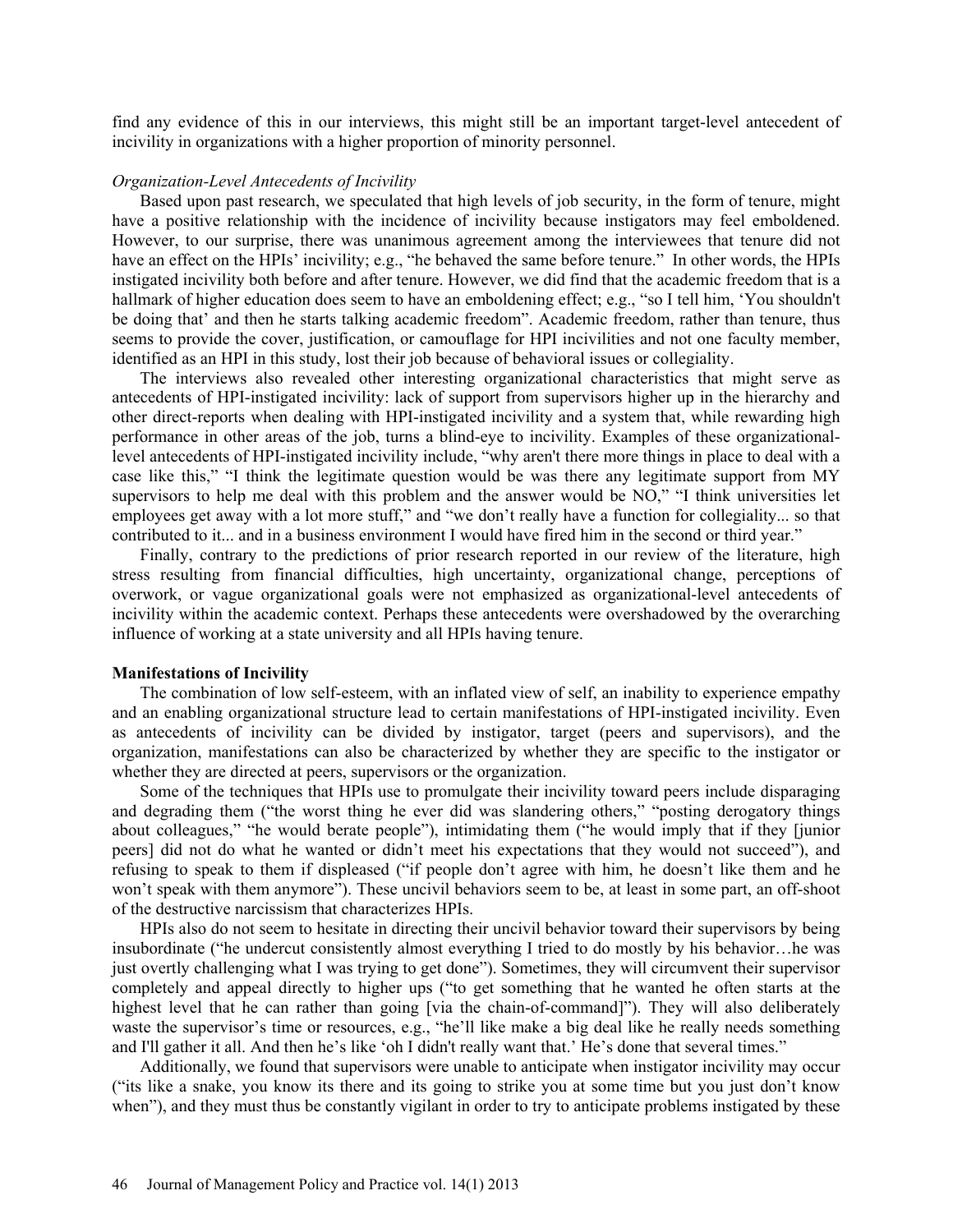individuals. Several of the interviewees reported how exhausted this made them, always having to be on guard and trying to lift the mood dampened by the HPI and their overall general negativity. Examples of this include "he just brings the negativity to every discussion that's held**"** and **"**I got a two-page analysis from this person, on why they will not be attending a meeting."

The organization suffers from the HPIs' deliberate non-participation in the goings-on of the unit ("asking to be on a committee, demanding to be on a committee (asking is a nice way of saying it!) demanding to be on a committee and then not attending, showing up for any meetings, not doing any of their work"). When these typically high performers did have a weak area, it tended to be in service ("rarely attends faculty meetings, doesn't do committee work, says he will then its pulling teeth").

These findings support previous literature's claim that one of the most obvious manifestations of incivility was the degradation and belittling of others. However, contrary to prior research, ambiguity was not always maintained; some instances of HPI behavior tended to be very definitive. Similarly, displays of anger, which is mentioned by previous studies as one manifestation of incivility, was only mentioned by two of the supervisors.

#### **Consequences of Incivility**

The manifestations of HPI-instigated incivility had consequences, not only for the targets of the incivility and the organization, but also for the instigator.

### *Instigator Consequences*

As expected based on previous research, a short-term consequence of HPI incivility appeared to be a positive one for the instigator, in that their incivility did help them get the attention they craved, albeit not always positive. Although, only one interviewee mentioned this phenomenon ("I think there is a payoff for people...its like if this is the only way I can be noticed, I'm going to be noticed"), other comments seem to hint at this increased attention, at least initially. However, after the initial surge in sympathy and support, colleagues seemed to go in the opposite direction and paid less attention to the instigators by actually devaluing ("but then this group of faculty decided they didn't like that and didn't like him and started trying to point out all of his problems and shortcomings") and ostracizing them ("they just simply stopped dealing with him"). This bid for and subsequent loss of attention also tended to be accompanied by a loss of trust in the HPI ("people would say things to me like, 'you shouldn't trust him'"). Thus, HPIs lost the attention they so desperately wanted and became more isolated from colleagues. From the perspective of the HPI, this is a severe consequence of their actions and could possibly set off a vicious circle in which they feel further unjustly devalued and hence, become more prone to exhibit uncivil behaviors in the future.

As we surmised at the outset, HPIs rarely face the possibility of demotion or termination, presumably because of their high level of performance. Not one of the HPIs described in this study was ever terminated or denied tenure based on their incivility, and even the threats of termination or denial of tenure were few and far between. Yet supervisors rarely reported success in getting an HPI to change their attitude or typical behaviors. At best, supervisors report resignation to the situation and deciding not to let it get to them anymore.

### *Target(s) Consequences*

HPI-instigated incivility negatively impacted target(s) of the incivility, whether they were peers or supervisor. Though not explicitly stated by targets, based on our evidence, we surmise that stress was one of the most common consequences of HPI behavior. For supervisors, HPI behavior resulted in consequences both on and off the job. One of the major and almost unanimously agreed upon professional impacts for supervisors was the increase in their work load and the severe time drain caused by the HPI ("I think I dedicate more time to managing this faculty member than I do others," "when problems are caused and damage is done sometimes it then requires me to work with other people not just [the HPI] so it can take time," "it ultimately creates a lot more work and a lot more discussion"). Peers were also affected in this regard at times, as they picked up the load not shouldered by the HPI ("so other people are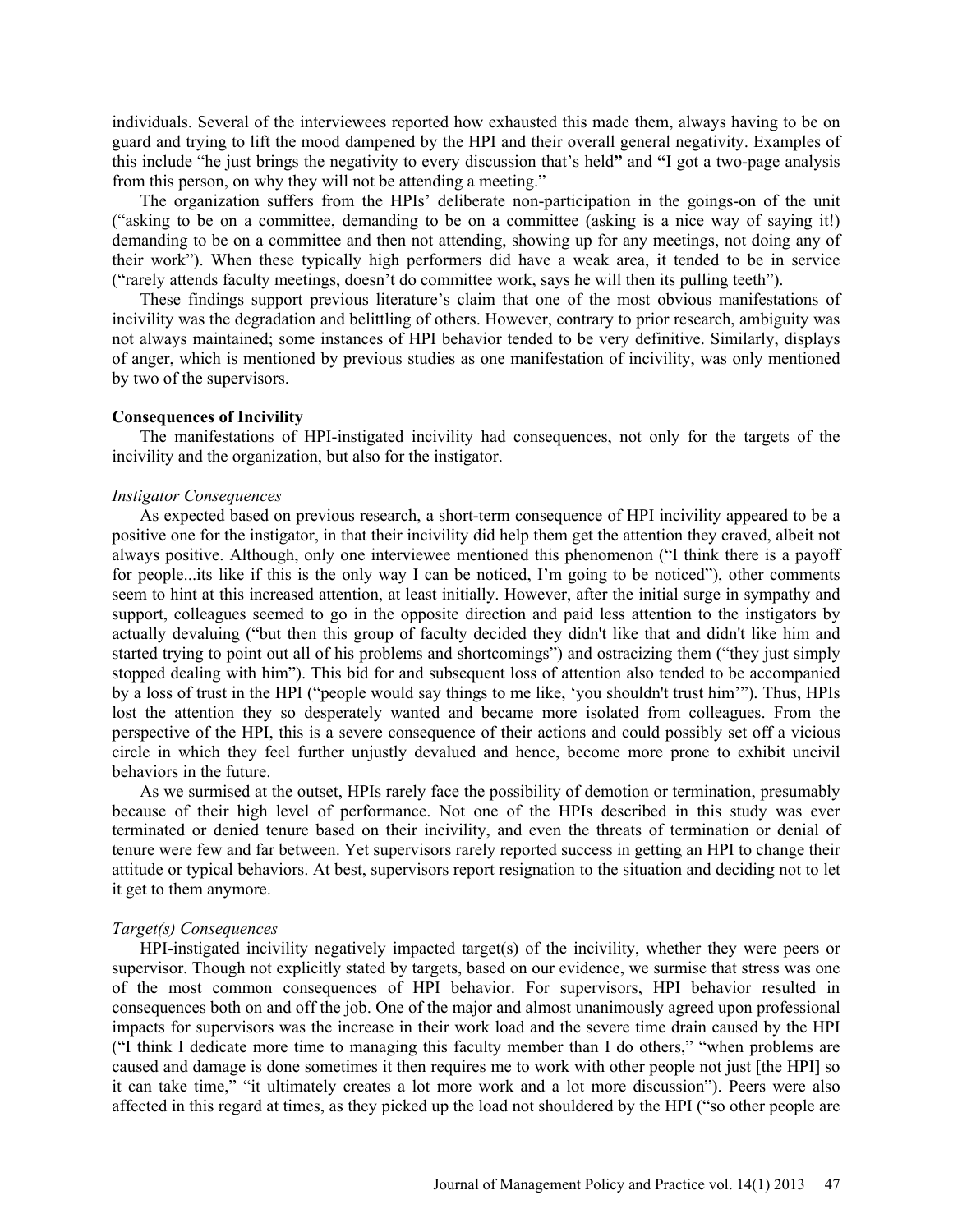having to like cover for [the HPI]"). Additionally, HPIs engendered negative emotional impacts on both peers ("I think discouraged is a good word to use how the faculty see it," "I think [the HPI] instilled a lot of fear in the faculty the younger faculty who felt that he might actually be able to influence their careers") and supervisors ("It's frustration. Sometimes you want to just close your door and get away for a while…").

Although the following consequences were not emphasized (fewer than 3 interviewees mentioned them) we felt that they were serious consequences and warranted a mention. These supervisor-related consequences included being questioned by people higher up in the hierarchy as to why they were unable to deal with and control the HPI, and considering quitting their jobs in order to avoid having to deal with the HPI. Moreover, some of the interviewees reported that they knew of at least two department chairs that had either voluntarily or involuntarily left their positions due to frustrations associated with dealing with HPI faculty.

In keeping with previous literature, learned indifference seemed to be one of the main coping strategies utilized by the supervisors and colleagues of the HPI. After dealing with the HPI for an extended period of time, some of the supervisors and colleagues seemed to simply accept the HPI and their tactics and made a conscious effort to not let it affect them ("he just doesn't really matter too much to me anymore," "I will drive home and I am like 'No, I am not bringing this person home with me he is not allowed in the door…'").

Although there were mentions of other negative consequences to peers and supervisors which supported previous literature, like perceptions of organizational injustice, lowered self-esteem, physical illness, anger, etc., these were not included here because they were mentioned by fewer than three interviewees.

### *Organization Consequences*

Besides the negative impact on target(s), HPI-instigated incivility has negative consequences for the organization. The interviews revealed low morale as the leading negative consequence at the organizational level ("[the HPI] definitely has caused the morale to go down in the department").

Another negative consequence for the organization is in the form of turnover that was a direct or indirect result of the HPI-instigated incivility ("I lost two [faculty] who had been hired in the program, one absolutely because of [the HPI] because he told me so...another one because...he certainly let the whole affair get to him..."). Surprisingly, some of the reported turnover within the HPIs' units was among the "friends" of the HPI ("so the turnover has been in [the HPI's] friends so to say not in his enemies, which is very interesting!"). These "friends" were so influenced by the negativism displayed by the HPI that they voluntarily quit, which caused the department to lose valuable employees and increased the workload of the remaining faculty.

In summary, the theme of this section (consequences) seems to be loss. Everyone loses because of HPIs: the HPIs themselves, the peers, the supervisor, and the organization.

## **DISCUSSION AND CONCLUSION**

### **Contribution to Literature**

This preliminary summation of antecedents, manifestations, and consequences of one particular form of workplace incivility, HPI-instigated incivility, within a unique environment, higher education, sheds light on a phenomenon that has long challenged managers (in this case Department Chairs and Deans). What does an organization do with employees who are highly productive in certain areas but overall detrimental for the morale of the unit? What factors may be contributing to the problem? This study is an attempt to help managers understand this vexing situation; and to our knowledge, is the first study to focus on this type of behavior. This is the initial step toward helping managers find ways to help these individuals succeed within the academic arena, recognizing and maximizing the contributions of their productivity and helping avoid the behaviors leading to lowered unit morale. This study also represents one of the first times that qualitative research has been utilized to examine workplace incivility.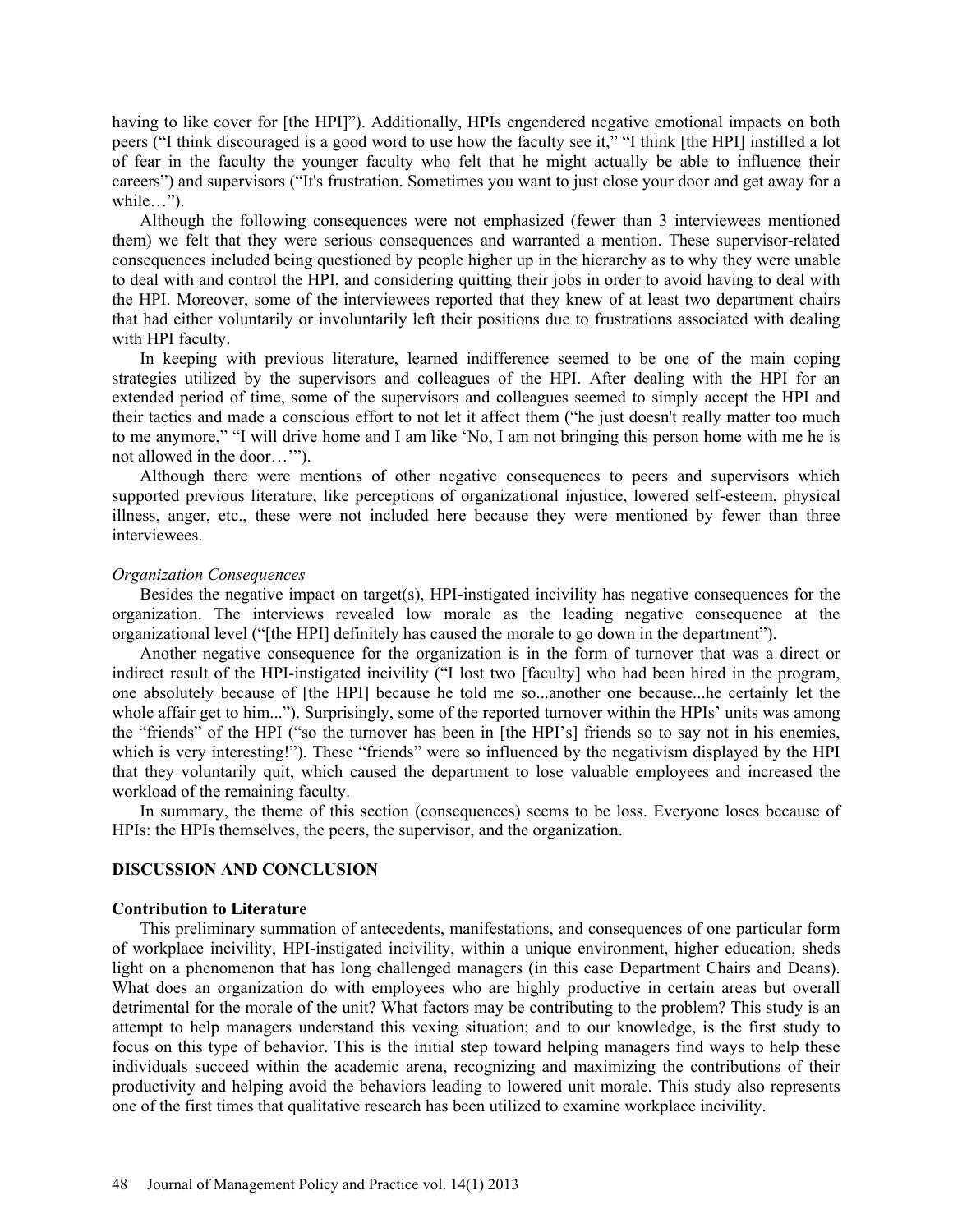Additionally, this study is a first attempt to categorize interviewee responses related to HPI behaviors into meaningful assortments associated in most cases with antecedents, manifestations, and consequences of incivility previously identified in the literature. Yet, in many instances, little or no literature exists to describe what was found; thus, many new categories are included in the model and much research is yet to be done to validate these new entries. This means that at this time, many of these linkages are speculative, and we recognize that this is a limitation of this analysis.

HPI individuals manifest many behaviors that can be described under the general term "incivility" including among others lying, complaining, undercutting and challenging supervisors, disparaging others, general rudeness, inappropriate anger, trying to recruit others to their "side," and ignoring traditional chains of command. The behavior is most often shrewd, making it difficult to accurately determine intent to harm, although in some instances, intent to harm is clearly evident. These manifestations are the catalysts for morale issues within the unit.

This study also seeks to identify the contributing factors that are thought to precipitate these uncivil behaviors; the antecedents of HPI behavior. These are grouped into three main categories: Instigator Characteristics, Target Characteristics, and Organizational Characteristics. While the responses related to attitudes and emotions, cognition, personality and target-level antecedents are what one would expect; one surprising finding has to do with the organizational antecedents of uncertainty and tenure. In informal conversational circles, the practice of granting tenure is often viewed as one of the most important contributory factors to academic incivility. This study finds that, in the opinions of our respondents, tenure had little to do with the problems; and manifestations of incivility were present *before* the granting of tenure in all cases where tenure was discussed. In other words, there were no cases where these behaviors began only *after* the award of tenure.

The culprit, it would seem, is rather the notion that academic freedom gives individuals the right to exhibit behaviors and attitudes that in most cases would not be tolerated in private industry. The principle of academic freedom, that scholars hold dear, is a philosophy that protects the faculty right to pursue truth and speak freely of their inquiries with immunity from outside influence, political pressure, or threat of job loss. High-Performing Instigators are experts at shielding their negative behaviors under this broad umbrella as their right to stand up for the truth, and since these negative behaviors often fall outside the evaluative realms of teaching, research, and service, supervisors find this defense difficult to breach. HPI incivility would best be evaluated using the criterion of "collegiality." While many institutions include the criterion of "collegiality" in their evaluations of faculty, in many cases the standards are ill-defined and seldom used. Because of the potential of abuse inherent in the use of this subjective criterion, the American Association of University Professors (1999) has formally indicated that collegiality should not be used in the promotion and tenure guidelines for faculty, bolstering the case against its use.

The consequences of these uncivil behaviors are powerful and negative. This study describes the impact on targets of the behaviors (on both colleagues and supervisors), on the organization, and on the instigators themselves. There are few surprises here as organizational morale decreases, colleagues become less satisfied with their jobs and work environment, and in particular, supervisors become increasingly frustrated in their attempts to respond to the problem. We did uncover that universities, in general, are not well equipped in terms of processes or procedures to deal with this particular type of problem behavior. Several Chairs reported a sense of futility as they struggled to deal with these issues with little or no administrative or institutional support.

### **Limitations and Directions for Future Research**

As mentioned earlier, since this is an exploratory investigation, many of the proposed relationships are speculative and deserving of future study. It is difficult to determine whether a relationship between variables is causal or simply correlated using our qualitative methodology. In addition, we did not study instigators who were not high performers, so we cannot conclude with certainty that our findings apply only to HPIs. Future research should address this issue.

The findings of this report are based solely on the perspective of the supervisor, in this case, the Department Chair, who has evaluative responsibilities over the HPI. Without collecting the statements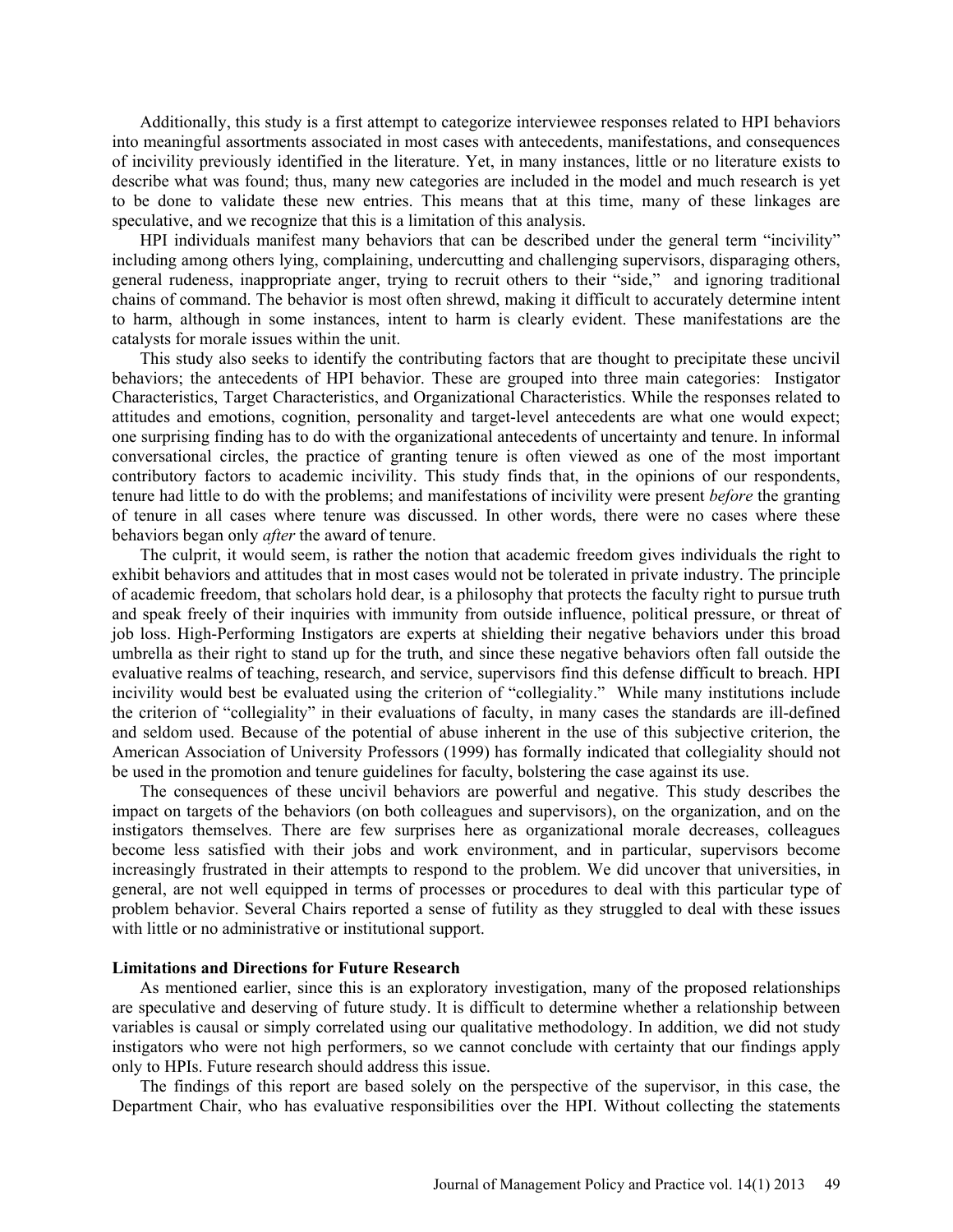and responses of the HPIs themselves, this report only presents the supervisory perspective on the situation. Certainly much could be learned by examining the HPIs' perspective, although as with many uncivil behaviors, this may be impossible.

Because we investigated HPI-instigated incivility from the supervisor's perspective, our research could be subject to the common pitfalls of this approach. As Jex (2010) points out, these include potentially differing conceptions of HPI-instigated incivility among the study participants, low generalizability in the behaviors that constitute incivility due to potential differences across industries, biased recall of past information, more prevalent recall of recent events (recency bias), the likelihood that participants may present their information so as to create a desirable impression of themselves, the possibility that the participants might themselves be considered HPIs by their colleagues, and cultural differences in how the participants would perceive incivility. These issues, though they are not completely unique to interview methodologies, can be mitigated by future research that expands across varied industries and perspectives, with a very clear and specific description of HPI-instigated incivility.

Finally, by limiting the scope of the study to a higher education setting, we reduce the generalizability of the findings to private industry and other diverse environmental settings. The higher education environment, with its great emphasis on academic freedom and tolerance for eccentricity, may produce a situation that exists in no other venue. However, anecdotal evidence from private industry management training sessions indicates that this problem is widespread in other industries in addition to education. Hence, future research should include data from more diverse environs.

## **REFERENCES**

American Association of University Professors. (1999)*. On Collegiality as a Criterion for Faculty Evaluation*. Retreived February 23, 2012, from http://www.aaup.org/AAUP/pubsres/policydocs/contents/collegiality.htm

Andersson, L. M. (1996). Employee Cynicism: An Examination Using a Contract Violation Framework. *Human Relations,* 49, (11), 1395-1418.

Andersson, L. M., & Pearson, C. M. (1999). Tit for Tat? The Spiraling Effect of Incivility in the Workplace. *Academy of Management Review,* 24, 452-471.

Baron, R. A., & Neuman, J. H. (1998). Workplace Aggression – The Iceberg Beneath the Tip of Workplace Violence: Evidence on its Forms, Frequency, and Targets. *Public Administration Quarterly,*  21, (4), 446-464.

Blau, G. & Andersson, L. (2005). Testing a Measure of Instigated Workplace Incivility. *Journal of Occupational and Organizational Psychology,* 78, 595-614.

Charmaz, K. (2006). *Constructing Grounded Theory: A Practical Guide Through Qualitative Analysis.* Los Angeles: Sage Publications.

Christian, M. S., & Ellis, A. K. (2011). Examining the Effects of Sleep Deprivation on Workplace Deviance: A Self-Regulatory Perspective. *Academy of Management Journal,* 54, (5), 913-934.

Cortina, L. M. (2008). Unseen Justice: Incivility as Modern Discrimination in Organizations. *The Academy of Management Review,* 33, (1), 55-75.

Cortina, L. M., & Magley, V. J. (2009). Patterns and Profiles of Responses to Incivility in the Workplace. *Journal of Occupational Health Psychology,* 14, (3), 272-288.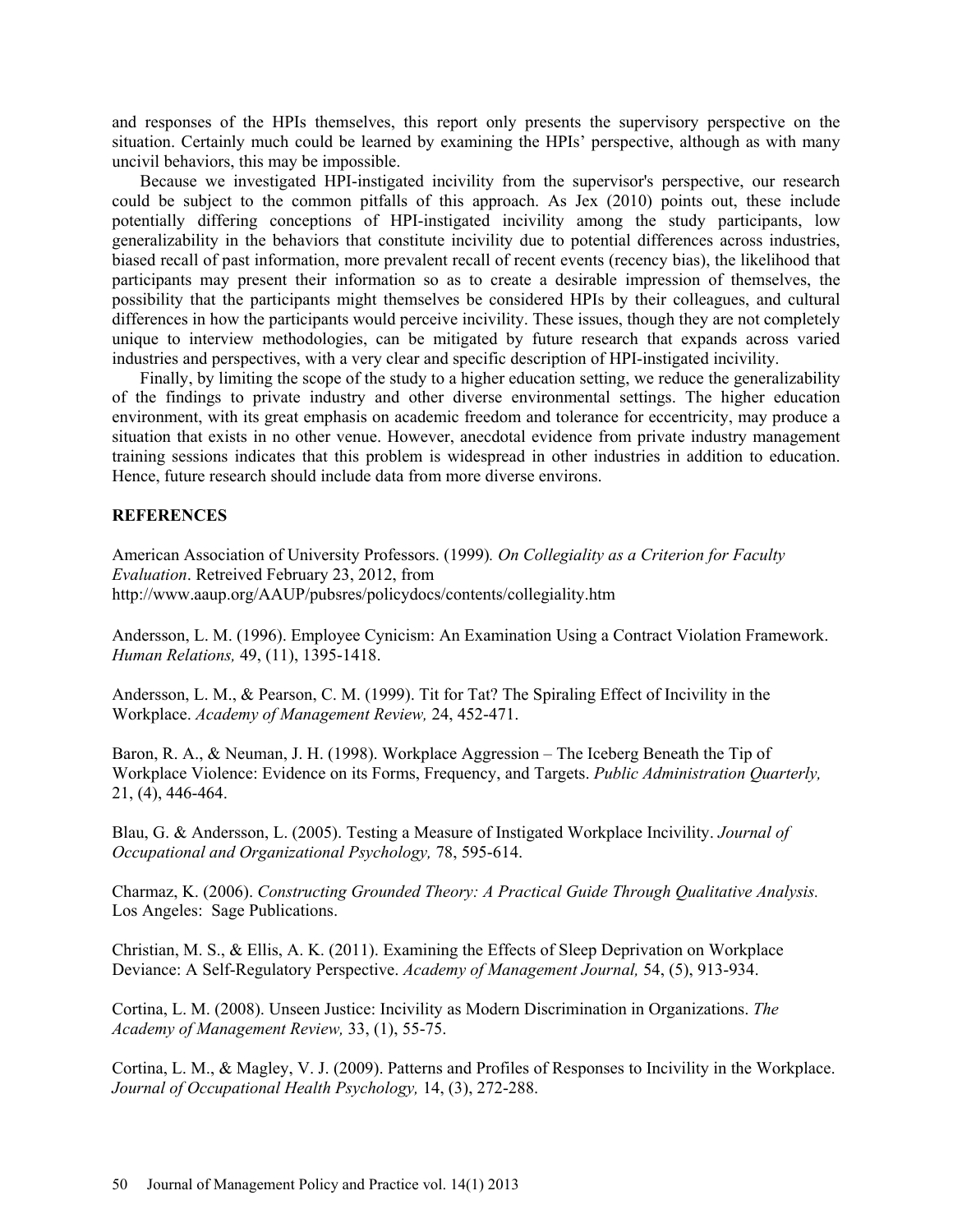Costa, P. T., Jr., & McCrae, R. R. (1992). *Revised NEO Personality Inventory (NEO-PI-R) and NEO Five-Factor Inventory (NEO-FFI) Manual.* Odessa, FL: Psychological Assessment Resources.

Denton, L. T., Campbell, C. & Johnson, C. D. (2009). Dementors in Our Midst: Managing the Highly Productive but Morale-Killing Employee. *The Journal of Applied Management and Entrepreneurship,* 14,  $(1), 3-25.$ 

Edwards, M. S., & Greenberg, J. (2010). What is Insidious Workplace Behavior? In J. Greenberg (Ed.), *Insidious Workplace Behavior* (pp. 3-28). New York: Routledge.

Feldman, D. G. (1984). The Development and Enforcement of Group Norms. *Academy of Management Review,* 9, (1), 47-53.

Griffin, R. W., & Lopez, Y. P. (2005). "Bad Behavior" in Organizations: A Review and Typology for Future Research. *Journal of Management,* 31, (6), 988-1005.

Griffin, R. W., O'Leary-Kelly, A., & Collins, J. (1998). Dysfunctional Work Behaviors in Organizations. In C. L. Cooper & D. M. Rousseau (Eds.), *Trends in organizational behavior* (vol. 5, pp. 65-82). New York: Wiley.

Henle, C. A. (2005). Predicting Workplace Deviance from the Interaction between Organizational Justice and Personality. *Journal of Managerial Issues,* 17, (2), 247-264.

Jex, S. M., Geimer, J. L., Clark, O., Guidroz, A. M., & Yugo, J. E. (2010). Challenges and Recommendations in the Measurement of Workplace Incivility. In J. Greenberg (Ed.), *Insidious workplace behavior* (pp. 239-271). New York: Routledge.

Johnson, P. R. (2001). Rudeness at Work: Impulse Over Restraint. *Public Personnel Management,* 30, (4), 457-466.

Kvale, S. (1983). The Qualitative Research Interview: A Phenomenological and Hermaneutical Mode of Understanding. *Journal of Phenomenological Psychology,* 14, (2), 171-196.

Laschinger, H. K. S., Leiter, M., Day, A., & Gilin, D. (2009). Workplace Empowerment, Incivility, and Burnout: Impact on Staff Nurse Recruitment and Retention Outcomes. *Journal of Nursing Management,*  17, 301-311.

Lubit, R. (2002). The Long-Term Organizational Impact of Destructively Narcissistic Managers. *Academy of Management Executive,* 16, (1), 127-138.

McCracken, G. (1988). The Long Interview. *Sage University Paper Series on Qualitative Research Methods* (Vol. 13). Newbury Park, CA: Sage.

Olson-Buchanan, J. B., & Boswell, W. R. (2008). An Integrative Model of Experiencing and Responding to Mistreatment at Work. *Academy of Management Review,* 33, (1), 76-96.

Patton, M. Q. (2002). Qualitative Interviewing. *Qualitative research & evaluation methods* (pp. 339-427). Newbury Park, CA: Sage Publications.

Pearson, C. M. (2010). Research on Workplace Incivility and its Connection to Practice. In J. Greenberg (Ed.), *Insidious workplace behavior* (pp. 149–174). New York: Routledge.